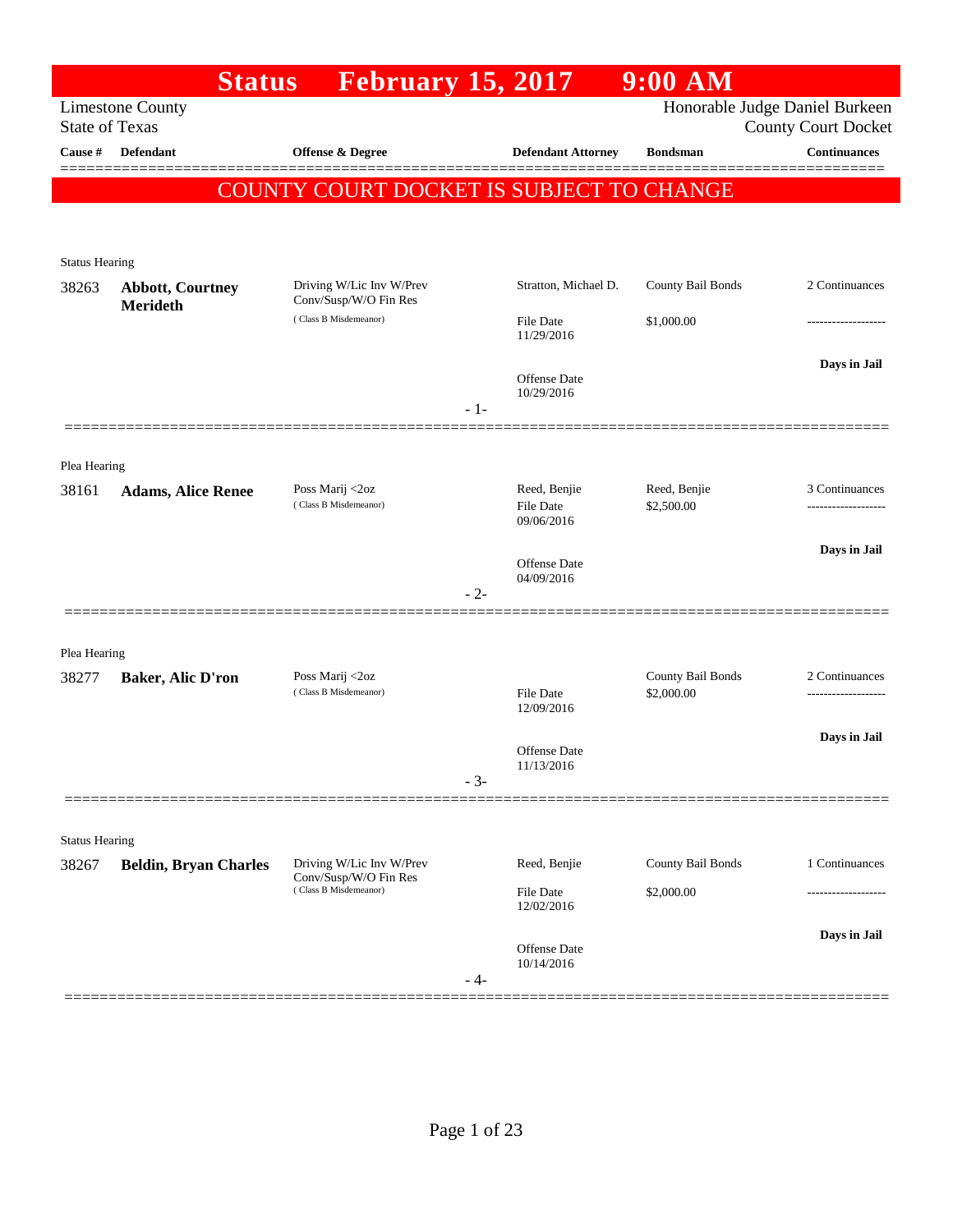|                                  | <b>Status</b>                                | February 15, 2017                                 |                                   | $9:00$ AM         |                                                   |
|----------------------------------|----------------------------------------------|---------------------------------------------------|-----------------------------------|-------------------|---------------------------------------------------|
|                                  | <b>Limestone County</b>                      |                                                   |                                   |                   | Honorable Judge Daniel Burkeen                    |
| <b>State of Texas</b><br>Cause # | <b>Defendant</b>                             | Offense & Degree                                  | <b>Defendant Attorney</b>         | <b>Bondsman</b>   | <b>County Court Docket</b><br><b>Continuances</b> |
|                                  |                                              |                                                   |                                   |                   |                                                   |
|                                  |                                              | COUNTY COURT DOCKET IS SUBJECT TO CHANGE          |                                   |                   |                                                   |
|                                  |                                              |                                                   |                                   |                   |                                                   |
| <b>Status Hearing</b>            |                                              |                                                   |                                   |                   |                                                   |
| 38224                            | <b>Boston, Anita Sue</b>                     | Assault Causes Bodily Injury Family               | Spivey, Shirley                   | County Bail Bonds | 2 Continuances                                    |
|                                  |                                              | Member<br>(Class A Misdemeanor)                   | File Date<br>11/04/2016           | \$1,500.00        |                                                   |
|                                  |                                              |                                                   | <b>Offense</b> Date<br>08/12/2016 |                   | Days in Jail                                      |
|                                  |                                              | $-5-$                                             |                                   |                   |                                                   |
|                                  |                                              |                                                   |                                   |                   |                                                   |
| Review Hearing                   |                                              |                                                   |                                   |                   |                                                   |
| 38231                            | <b>Brookshire, Michael</b><br><b>Douglas</b> | Cruelty To Non-livestock Animals: Fail<br>To Prov | Dahlenburg, Michael               | A-Fast Bonding    | 2 Continuances                                    |
|                                  |                                              | (Class A Misdemeanor)                             | File Date<br>11/08/2016           | \$1,000.00        |                                                   |
|                                  |                                              |                                                   | <b>Offense</b> Date<br>06/20/2016 |                   | Days in Jail                                      |
|                                  |                                              | $-6-$                                             |                                   |                   |                                                   |
|                                  |                                              |                                                   |                                   |                   |                                                   |
| Plea Hearing                     |                                              |                                                   |                                   |                   |                                                   |
| 38099                            | <b>Childs, Raymond</b><br>Demon              | Criminal Trespass                                 | Reed, Justin                      | Personal Bond     | 4 Continuances                                    |
|                                  |                                              | (Class B Misdemeanor)                             | File Date<br>08/03/2016           | \$2,000.00        |                                                   |
|                                  |                                              |                                                   | Offense Date<br>07/02/2016        |                   | Days in Jail                                      |
|                                  |                                              | $-7-$                                             |                                   |                   |                                                   |
|                                  |                                              |                                                   |                                   |                   |                                                   |
| Sentencing Hearing               |                                              |                                                   |                                   |                   |                                                   |
| 38257                            | <b>Cooper, Nicholas</b><br><b>Marquise</b>   | Poss Marij <2oz                                   |                                   | County Bail Bonds | 2 Continuances                                    |
|                                  |                                              | (Class B Misdemeanor)                             | <b>File Date</b><br>11/28/2016    | \$2,000.00        |                                                   |
|                                  |                                              |                                                   | Offense Date<br>10/16/2016        |                   | Days in Jail                                      |
|                                  |                                              | $-8-$                                             |                                   |                   |                                                   |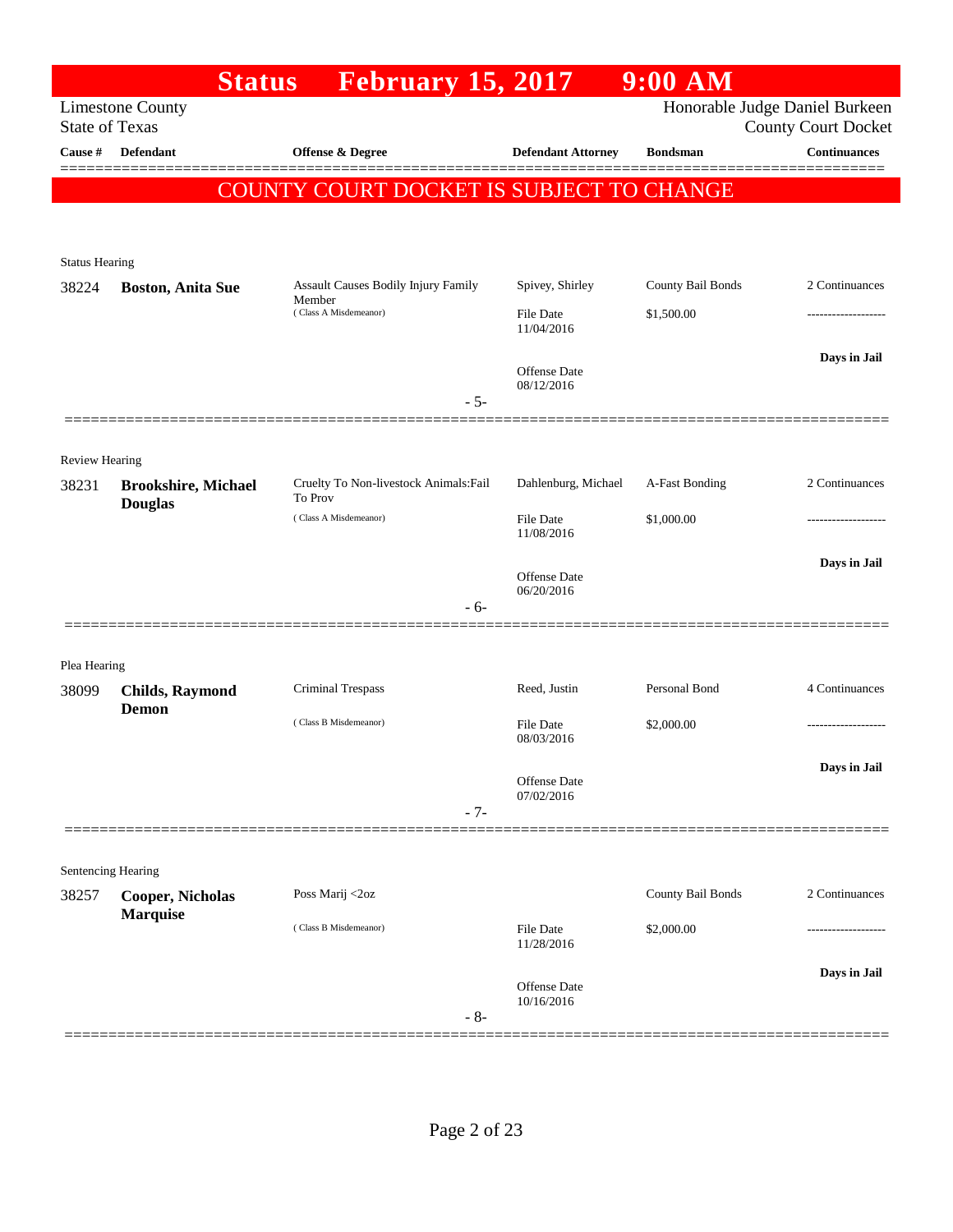|                       | <b>Status</b>                                    | <b>February 15, 2017</b>                           |                                         | $9:00$ AM                       |                                                              |
|-----------------------|--------------------------------------------------|----------------------------------------------------|-----------------------------------------|---------------------------------|--------------------------------------------------------------|
|                       | <b>Limestone County</b><br><b>State of Texas</b> |                                                    |                                         |                                 | Honorable Judge Daniel Burkeen<br><b>County Court Docket</b> |
| Cause #               | <b>Defendant</b>                                 | <b>Offense &amp; Degree</b>                        | <b>Defendant Attorney</b>               | <b>Bondsman</b>                 | <b>Continuances</b>                                          |
|                       |                                                  |                                                    |                                         |                                 |                                                              |
|                       |                                                  | COUNTY COURT DOCKET IS SUBJECT TO CHANGE           |                                         |                                 |                                                              |
| <b>Status Hearing</b> |                                                  |                                                    |                                         |                                 |                                                              |
| 37191                 | Crabb, Pete Douglas,<br>Jr.                      | Assault Causes Bodily Injury Family<br>Violence    | Reed, Bobby                             | Reed, Bobby                     | 6 Continuances                                               |
|                       |                                                  | (Class A Misdemeanor)                              | File Date<br>10/17/2014                 | \$3,000.00                      |                                                              |
|                       |                                                  |                                                    | Offense Date<br>09/21/2014              |                                 | Days in Jail                                                 |
|                       |                                                  | $-9-$                                              |                                         |                                 |                                                              |
| <b>Status Hearing</b> |                                                  |                                                    |                                         |                                 |                                                              |
| 37192                 | Crabb, Pete Douglas,<br>Jr.                      | Theft Prop>=\$500<\$1,500                          | Reed, Bobby                             | Reed, Bobby                     | 6 Continuances                                               |
|                       |                                                  | (Class A Misdemeanor)                              | <b>File Date</b><br>10/17/2014          | \$3,000.00                      |                                                              |
|                       |                                                  |                                                    | <b>Offense Date</b><br>09/21/2014       |                                 | Days in Jail                                                 |
|                       |                                                  | $-10-$                                             |                                         |                                 |                                                              |
| <b>Status Hearing</b> |                                                  |                                                    |                                         |                                 |                                                              |
| 38265                 | <b>Crowley, Brad Keith</b>                       | Theft Prop>=\$500<\$1,500<br>(Class B Misdemeanor) | Reed, Justin<br>File Date<br>12/02/2016 | County Bail Bonds<br>\$3,000.00 | 1 Continuances                                               |
|                       |                                                  |                                                    | Offense Date<br>02/18/2015              |                                 | Days in Jail                                                 |
|                       |                                                  | $-11-$                                             |                                         |                                 |                                                              |
| <b>Status Hearing</b> |                                                  |                                                    |                                         |                                 |                                                              |
| 38061                 | Davis, Dravis Randall                            | Assault Causes Bodily Injury Family<br>Member      | Reed, Benjie                            | Reed, Benjie                    | 5 Continuances                                               |
|                       |                                                  | (Class A Misdemeanor)                              | File Date<br>07/01/2016                 | \$3,000.00                      |                                                              |
|                       |                                                  | $-12-$                                             | <b>Offense Date</b><br>06/01/2016       |                                 | Days in Jail                                                 |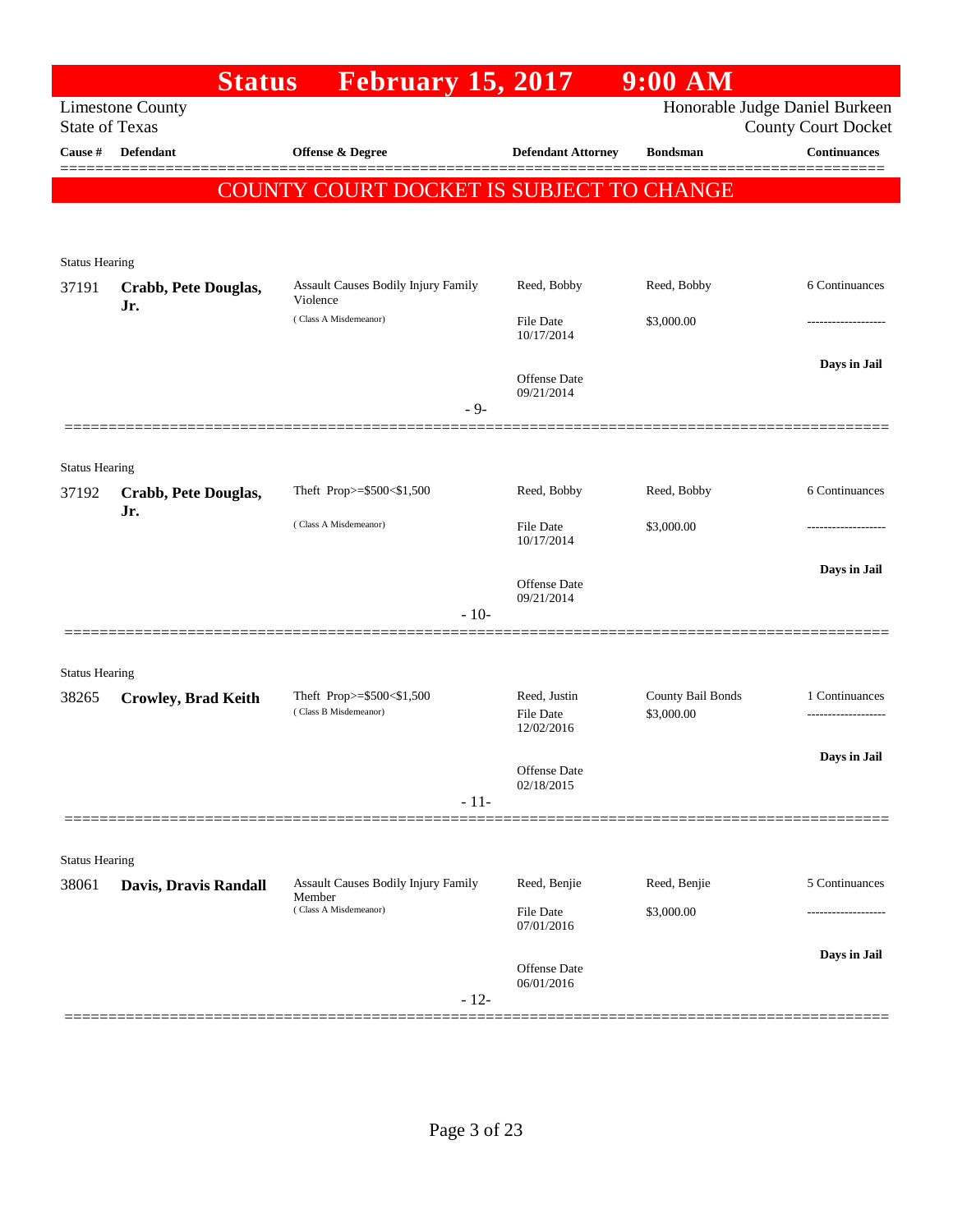| <b>Status</b>                                    | <b>February 15, 2017</b>                                      |                                                       | $9:00$ AM         |                                                              |
|--------------------------------------------------|---------------------------------------------------------------|-------------------------------------------------------|-------------------|--------------------------------------------------------------|
| <b>Limestone County</b><br><b>State of Texas</b> |                                                               |                                                       |                   | Honorable Judge Daniel Burkeen<br><b>County Court Docket</b> |
| <b>Defendant</b>                                 | Offense & Degree                                              | <b>Defendant Attorney</b>                             | <b>Bondsman</b>   | <b>Continuances</b>                                          |
|                                                  |                                                               |                                                       |                   |                                                              |
| <b>Status Hearing</b>                            |                                                               |                                                       |                   |                                                              |
| Freeman, Jerry Lynn                              | Assault Causes Bodily Injury Family<br>Member                 | Reed, Benjie                                          | Reed, Benjie      | 2 Continuances                                               |
|                                                  | (Class A Misdemeanor)                                         | File Date<br>11/08/2016                               | \$3,000.00        |                                                              |
|                                                  | $-13-$                                                        | Offense Date<br>08/27/2016                            |                   | Days in Jail                                                 |
|                                                  |                                                               |                                                       |                   |                                                              |
| <b>Status Hearing</b><br>Gamble, Chavor          | Driving While Intoxicated Bac >=0.15                          | Wilson, Scott                                         | County Bail Bonds | 4 Continuances                                               |
|                                                  | (Class A Misdemeanor)                                         | <b>File Date</b><br>08/03/2016                        | \$2,000.00        |                                                              |
|                                                  | $-14-$                                                        | Offense Date<br>07/10/2016                            |                   | Days in Jail                                                 |
|                                                  |                                                               |                                                       |                   |                                                              |
| Garay, Freddy                                    | Assault Cause Bodily Inj. Fam Member<br>(Class A Misdemeanor) | Latray, Michelle J.<br><b>File Date</b><br>02/18/2016 |                   | 7 Continuances                                               |
|                                                  | $-15-$                                                        | Offense Date<br>06/07/2015                            |                   | <b>154 Days in Jail</b>                                      |
|                                                  |                                                               |                                                       |                   |                                                              |
| Garay, Freddy                                    | Resist Arrest Search Or Transport<br>(Class A Misdemeanor)    | Latray, Michelle J.<br>File Date<br>02/18/2016        |                   | 7 Continuances<br>-----------------                          |
|                                                  | $-16-$                                                        | <b>Offense</b> Date<br>12/03/2015                     |                   | <b>154 Days in Jail</b>                                      |
|                                                  | Antwan<br>Review Hearing<br>Review Hearing                    |                                                       |                   | COUNTY COURT DOCKET IS SUBJECT TO CHANGE                     |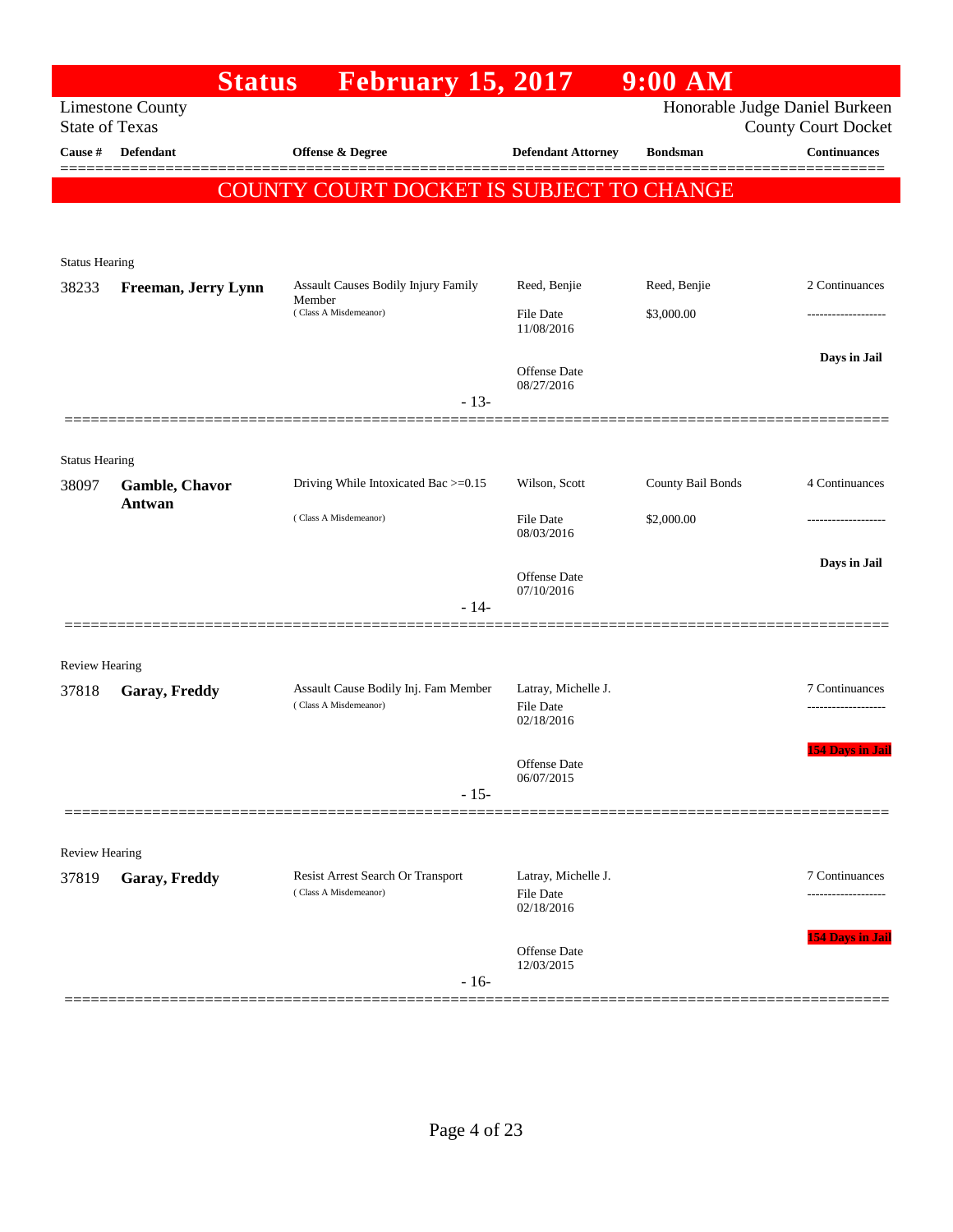|                       |                                           | <b>Status</b> | <b>February 15, 2017</b>                           |        |                                         | $9:00$ AM         |                                                              |
|-----------------------|-------------------------------------------|---------------|----------------------------------------------------|--------|-----------------------------------------|-------------------|--------------------------------------------------------------|
| <b>State of Texas</b> | <b>Limestone County</b>                   |               |                                                    |        |                                         |                   | Honorable Judge Daniel Burkeen<br><b>County Court Docket</b> |
| Cause #               | <b>Defendant</b>                          |               | <b>Offense &amp; Degree</b>                        |        | <b>Defendant Attorney</b>               | <b>Bondsman</b>   | <b>Continuances</b>                                          |
|                       |                                           |               | COUNTY COURT DOCKET IS SUBJECT TO CHANGE           |        |                                         |                   |                                                              |
|                       |                                           |               |                                                    |        |                                         |                   |                                                              |
| <b>Review Hearing</b> |                                           |               |                                                    |        |                                         |                   |                                                              |
| 37820                 | Garay, Freddy                             |               | Poss Marij <2oz                                    |        | Latray, Michelle J.                     |                   | 7 Continuances                                               |
|                       |                                           |               | (Class B Misdemeanor)                              |        | File Date<br>02/18/2016                 |                   |                                                              |
|                       |                                           |               |                                                    |        | Offense Date                            |                   | <b>154 Days in Jail</b>                                      |
|                       |                                           |               |                                                    | $-17-$ | 12/03/2015                              |                   |                                                              |
|                       |                                           |               |                                                    |        |                                         |                   |                                                              |
| <b>Review Hearing</b> |                                           |               |                                                    |        |                                         |                   |                                                              |
| 37842                 | Garay, Freddy                             |               | Assault Cause Bodily Inj.<br>(Class A Misdemeanor) |        | Latray, Michelle J.<br><b>File Date</b> |                   | 8 Continuances<br>.                                          |
|                       |                                           |               |                                                    |        | 02/25/2016                              |                   |                                                              |
|                       |                                           |               |                                                    |        | <b>Offense Date</b><br>06/19/2015       |                   | 154 Days in Jail                                             |
|                       |                                           |               |                                                    | $-18-$ |                                         |                   |                                                              |
|                       |                                           |               |                                                    |        |                                         |                   |                                                              |
| <b>Status Hearing</b> |                                           |               |                                                    |        |                                         |                   |                                                              |
| 38081                 | <b>Gonzalez, Emmanuel</b><br><b>Silva</b> |               | Driving While Intoxicated                          |        | Reed, Stephen M.                        | County Bail Bonds | 5 Continuances                                               |
|                       |                                           |               | (Class B Misdemeanor)                              |        | File Date<br>07/21/2016                 | \$2,000.00        |                                                              |
|                       |                                           |               |                                                    |        | Offense Date                            |                   | Days in Jail                                                 |
|                       |                                           |               |                                                    | $-19-$ | 05/15/2016                              |                   |                                                              |
|                       |                                           |               |                                                    |        |                                         |                   |                                                              |
| <b>Status Hearing</b> |                                           |               |                                                    |        |                                         |                   |                                                              |
| 38191                 | <b>Gonzalez, Emmanuel</b>                 |               | Assault Cause Bodily Inj.                          |        | Reed, Stephen M.                        | County Bail Bonds | 3 Continuances                                               |
|                       | <b>Silva</b>                              |               | (Class A Misdemeanor)                              |        | <b>File Date</b><br>10/07/2016          | \$5,000.00        |                                                              |
|                       |                                           |               |                                                    |        |                                         |                   | Days in Jail                                                 |
|                       |                                           |               |                                                    |        | Offense Date<br>05/15/2016              |                   |                                                              |
|                       |                                           |               |                                                    | $-20-$ |                                         |                   |                                                              |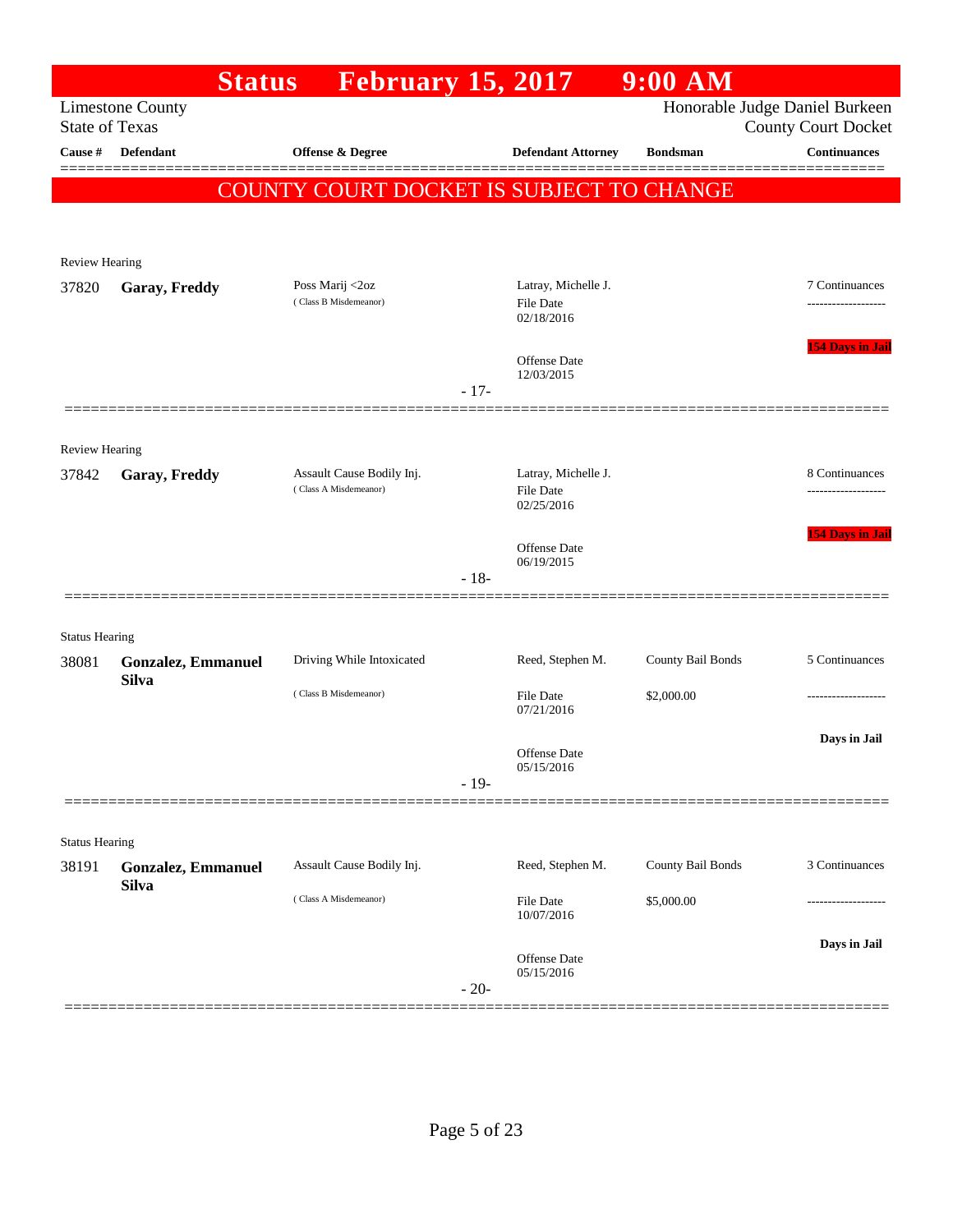|                                | <b>Status</b>             | <b>February 15, 2017</b>                                                         |                                                       | $9:00$ AM                       |                                                              |
|--------------------------------|---------------------------|----------------------------------------------------------------------------------|-------------------------------------------------------|---------------------------------|--------------------------------------------------------------|
| <b>State of Texas</b>          | <b>Limestone County</b>   |                                                                                  |                                                       |                                 | Honorable Judge Daniel Burkeen<br><b>County Court Docket</b> |
| Cause #                        | <b>Defendant</b>          | <b>Offense &amp; Degree</b>                                                      | <b>Defendant Attorney</b>                             | <b>Bondsman</b>                 | <b>Continuances</b>                                          |
|                                |                           | COUNTY COURT DOCKET IS SUBJECT TO CHANGE                                         |                                                       |                                 |                                                              |
|                                |                           |                                                                                  |                                                       |                                 |                                                              |
| <b>Status Hearing</b>          |                           |                                                                                  |                                                       |                                 |                                                              |
| 38192                          | <b>Gonzalez, Emmanuel</b> | Assault Cause Bodily Inj.                                                        | Reed, Stephen M.                                      | County Bail Bonds               | 3 Continuances                                               |
|                                | <b>Silva</b>              | (Class A Misdemeanor)                                                            | <b>File Date</b><br>10/07/2016                        | \$5,000.00                      | -----------------                                            |
|                                |                           |                                                                                  | <b>Offense Date</b><br>05/15/2016                     |                                 | Days in Jail                                                 |
|                                |                           | $-21-$                                                                           |                                                       |                                 |                                                              |
|                                |                           |                                                                                  |                                                       |                                 |                                                              |
| <b>Status Hearing</b><br>38281 | Gore, Jason Claude        | Criminal Trespass<br>(Class B Misdemeanor)                                       | Spivey, Shirley<br><b>File Date</b>                   | Jason Gore<br>\$1,000.00        | 2 Continuances                                               |
|                                |                           |                                                                                  | 12/19/2016                                            |                                 |                                                              |
|                                |                           |                                                                                  | <b>Offense Date</b><br>11/22/2016                     |                                 | Days in Jail                                                 |
|                                |                           | $-22-$                                                                           |                                                       |                                 |                                                              |
| <b>Status Hearing</b>          |                           |                                                                                  |                                                       |                                 |                                                              |
| 38302                          | Hahn, Adolf Henry         | Terroristic Threat Of Family/Household<br>(Class A Misdemeanor)                  | Dahlenburg, Michael<br><b>File Date</b><br>01/09/2017 | County Bail Bonds<br>\$3,000.00 | 1 Continuances<br>.                                          |
|                                |                           |                                                                                  |                                                       |                                 | Days in Jail                                                 |
|                                |                           | $-23-$                                                                           | Offense Date<br>11/17/2016                            |                                 |                                                              |
|                                |                           |                                                                                  |                                                       |                                 |                                                              |
| <b>Status Hearing</b>          |                           |                                                                                  |                                                       |                                 |                                                              |
| 38212                          | Hahn, Henry Adolph        | Terroristic Threat Causes Of Fear<br><b>Imminet SBI</b><br>(Class B Misdemeanor) | Dahlenburg, Michael                                   | County Bail Bonds               | 3 Continuances                                               |
|                                |                           |                                                                                  | File Date<br>10/20/2016                               | \$5,000.00                      |                                                              |
|                                |                           |                                                                                  |                                                       |                                 | Days in Jail                                                 |
|                                |                           | $-24-$                                                                           | Offense Date<br>09/10/2016                            |                                 |                                                              |
|                                |                           |                                                                                  |                                                       |                                 |                                                              |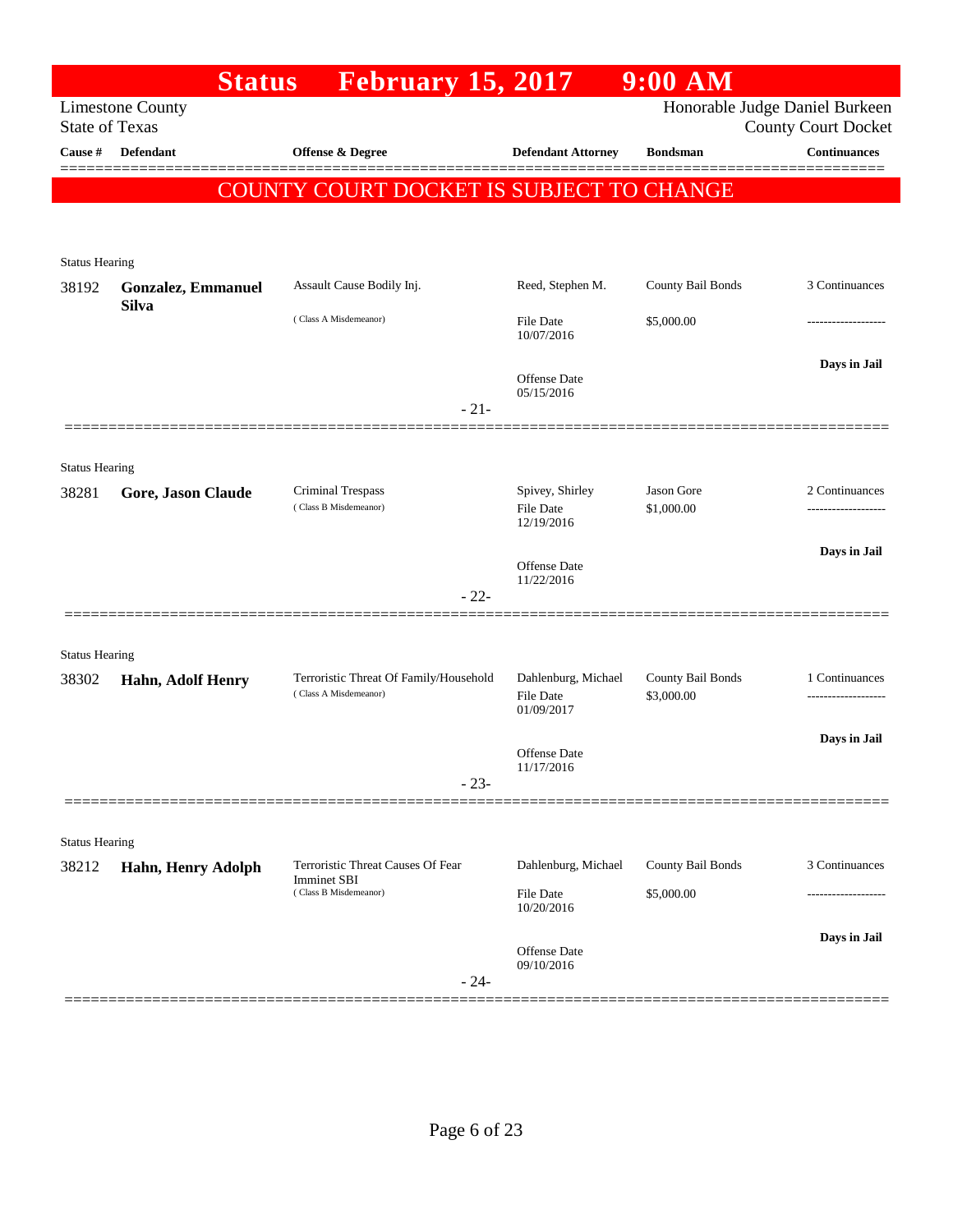|                       |                           | <b>Status</b>                       | <b>February 15, 2017</b>                            |           |                                         | 9:00 AM                         |                                                              |
|-----------------------|---------------------------|-------------------------------------|-----------------------------------------------------|-----------|-----------------------------------------|---------------------------------|--------------------------------------------------------------|
| <b>State of Texas</b> | <b>Limestone County</b>   |                                     |                                                     |           |                                         |                                 | Honorable Judge Daniel Burkeen<br><b>County Court Docket</b> |
| Cause #               | <b>Defendant</b>          |                                     | <b>Offense &amp; Degree</b>                         |           | <b>Defendant Attorney</b>               | <b>Bondsman</b>                 | <b>Continuances</b>                                          |
|                       |                           |                                     | COUNTY COURT DOCKET IS SUBJECT TO CHANGE            |           |                                         |                                 |                                                              |
|                       |                           |                                     |                                                     |           |                                         |                                 |                                                              |
| <b>Status Hearing</b> |                           |                                     |                                                     |           |                                         |                                 |                                                              |
| 38288                 | <b>Hahn, Henry Adolph</b> |                                     | Viol Bond/Protective Order                          |           | Dahlenburg, Michael                     | County Bail Bonds               | 1 Continuances                                               |
|                       |                           |                                     | (Class A Misdemeanor)                               |           | <b>File Date</b><br>12/29/2016          | \$3,000.00                      | ------------------                                           |
|                       |                           |                                     |                                                     |           | <b>Offense Date</b>                     |                                 | Days in Jail                                                 |
|                       |                           |                                     |                                                     | $-25-$    | 11/22/2016                              |                                 |                                                              |
|                       |                           |                                     |                                                     |           |                                         |                                 |                                                              |
| <b>Status Hearing</b> |                           |                                     |                                                     |           |                                         |                                 |                                                              |
| 38289                 | Hahn, Henry Adolph        |                                     | Viol Bond/Protective Order<br>(Class A Misdemeanor) |           | Dahlenburg, Michael<br><b>File Date</b> | County Bail Bonds<br>\$3,000.00 | 1 Continuances                                               |
|                       |                           |                                     |                                                     |           | 12/29/2016                              |                                 |                                                              |
|                       |                           |                                     |                                                     |           | Offense Date                            |                                 | Days in Jail                                                 |
|                       |                           |                                     |                                                     | $-26-$    | 12/06/2016                              |                                 |                                                              |
|                       |                           |                                     |                                                     |           |                                         |                                 |                                                              |
| <b>Status Hearing</b> |                           |                                     |                                                     |           |                                         |                                 |                                                              |
| 38244                 | Hall, Tyler Richard       |                                     | Driving While Intoxicated<br>(Class B Misdemeanor)  |           | Moore, David E.<br><b>File Date</b>     | County Bail Bonds<br>\$2,000.00 | 1 Continuances<br>----------------                           |
|                       |                           |                                     |                                                     |           | 11/17/2016                              |                                 |                                                              |
|                       |                           |                                     |                                                     |           | Offense Date<br>10/22/2016              |                                 | Days in Jail                                                 |
|                       |                           |                                     |                                                     | $-27-$    |                                         |                                 |                                                              |
|                       |                           |                                     |                                                     |           |                                         |                                 |                                                              |
| Plea Hearing<br>38157 |                           |                                     | Interfer W/Emergency Req For                        |           | Reed, Benjie                            | Reed, Benjie                    | 4 Continuances                                               |
|                       | Hardaway, Ocie Ozark      | Assistance<br>(Class A Misdemeanor) |                                                     | File Date | \$2,000.00                              |                                 |                                                              |
|                       |                           |                                     |                                                     |           | 08/30/2016                              |                                 |                                                              |
|                       |                           |                                     |                                                     |           | Offense Date                            |                                 | Days in Jail                                                 |
|                       |                           |                                     |                                                     | $-28-$    | 07/07/2016                              |                                 |                                                              |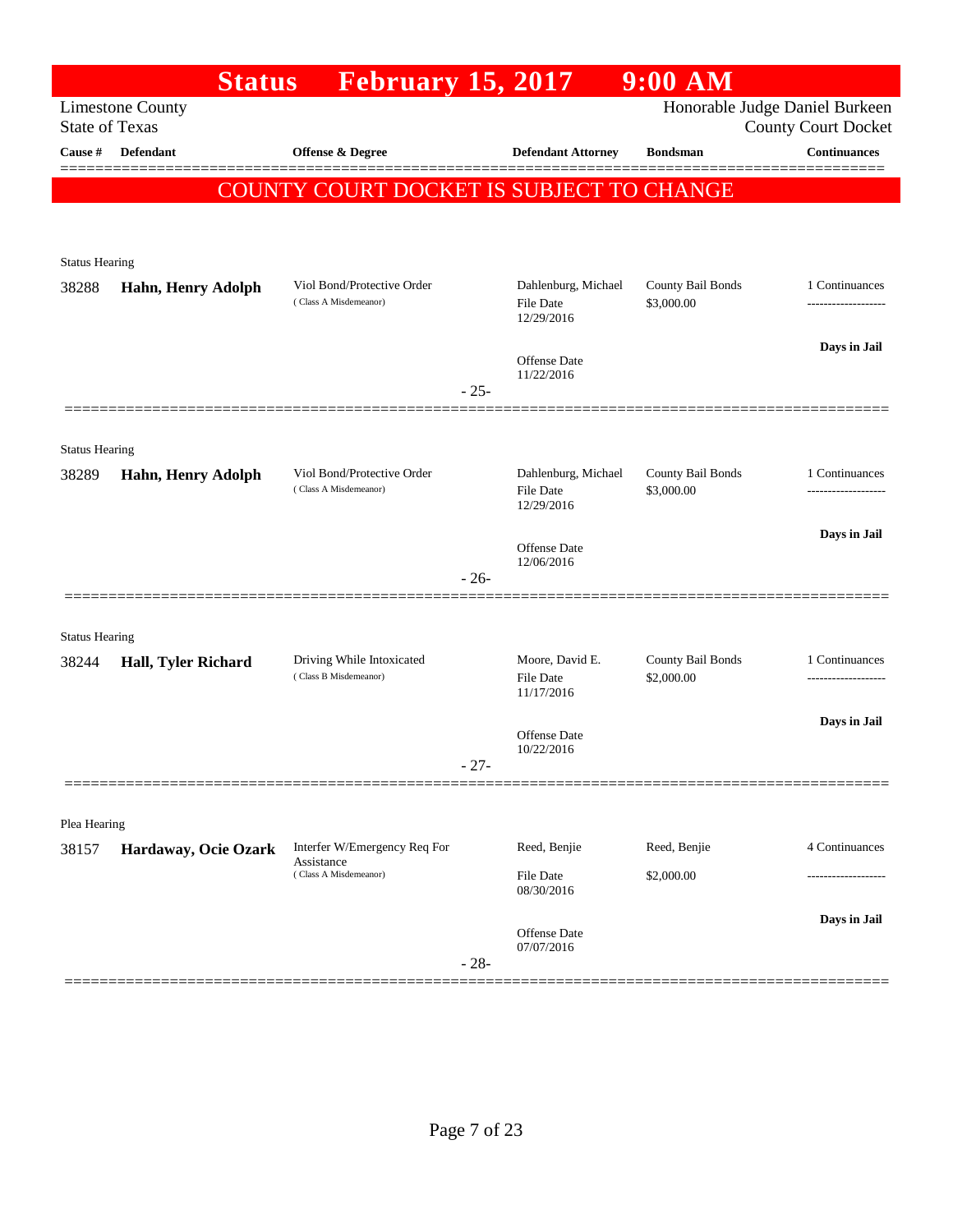|                                | <b>Status</b>                 | <b>February 15, 2017</b>                       |        |                                   | $9:00$ AM                       |                                                              |
|--------------------------------|-------------------------------|------------------------------------------------|--------|-----------------------------------|---------------------------------|--------------------------------------------------------------|
| <b>State of Texas</b>          | <b>Limestone County</b>       |                                                |        |                                   |                                 | Honorable Judge Daniel Burkeen<br><b>County Court Docket</b> |
| Cause #                        | <b>Defendant</b>              | <b>Offense &amp; Degree</b>                    |        | <b>Defendant Attorney</b>         | <b>Bondsman</b>                 | <b>Continuances</b>                                          |
|                                |                               |                                                |        |                                   |                                 |                                                              |
|                                |                               | COUNTY COURT DOCKET IS SUBJECT TO CHANGE       |        |                                   |                                 |                                                              |
|                                |                               |                                                |        |                                   |                                 |                                                              |
| <b>Status Hearing</b>          |                               |                                                |        |                                   |                                 |                                                              |
| 38254                          | <b>Hargis, Justin Douglas</b> | Poss Marij <2oz<br>(Class B Misdemeanor)       |        | <b>File Date</b>                  | County Bail Bonds<br>\$2,000.00 | 1 Continuances                                               |
|                                |                               |                                                |        | 11/28/2016                        |                                 |                                                              |
|                                |                               |                                                |        | <b>Offense Date</b>               |                                 | Days in Jail                                                 |
|                                |                               |                                                | $-29-$ | 10/31/2016                        |                                 |                                                              |
|                                |                               |                                                |        |                                   |                                 |                                                              |
| <b>Status Hearing</b>          |                               |                                                |        |                                   |                                 |                                                              |
| 38256                          | Hendrick, Christie            | Theft Prop <\$100 W/Prev Convic                |        | Spivey, Shirley                   | Freebird Bail Bonds             | 1 Continuances                                               |
|                                | <b>Nicole</b>                 | (Class B Misdemeanor)                          |        | <b>File Date</b><br>11/28/2016    | \$1,500.00                      |                                                              |
|                                |                               |                                                |        |                                   |                                 | Days in Jail                                                 |
|                                |                               |                                                |        | <b>Offense Date</b><br>11/03/2016 |                                 |                                                              |
|                                |                               |                                                | $-30-$ |                                   |                                 |                                                              |
|                                |                               |                                                |        |                                   |                                 |                                                              |
| <b>Review Hearing</b><br>37841 | <b>Hill, Demetrian</b>        | Driving W/Lic Inv W/Prev                       |        | Reed, Bobby                       | Reed, Bobby                     | 9 Continuances                                               |
|                                | <b>Cleophus</b>               | Conv/Susp/W/O Fin Res<br>(Class B Misdemeanor) |        |                                   |                                 |                                                              |
|                                |                               |                                                |        | <b>File Date</b><br>02/25/2016    | \$2,000.00                      |                                                              |
|                                |                               |                                                |        | Offense Date                      |                                 | Days in Jail                                                 |
|                                |                               |                                                | $-31-$ | 02/02/2016                        |                                 |                                                              |
|                                |                               |                                                |        |                                   |                                 |                                                              |
| <b>Status Hearing</b>          |                               |                                                |        |                                   |                                 |                                                              |
| 38236                          | <b>Johnson</b> , Charles      | Resist Arrest Search Or Transport              |        | Wilson, Scott                     | Charles Johnson                 | 2 Continuances                                               |
|                                | <b>Alexander</b>              | (Class A Misdemeanor)                          |        | <b>File Date</b>                  | \$3,000.00                      |                                                              |
|                                |                               |                                                |        | 11/14/2016                        |                                 |                                                              |
|                                |                               |                                                |        | <b>Offense</b> Date               |                                 | Days in Jail                                                 |
|                                |                               |                                                | $-32-$ | 10/10/2016                        |                                 |                                                              |
|                                |                               |                                                |        |                                   |                                 |                                                              |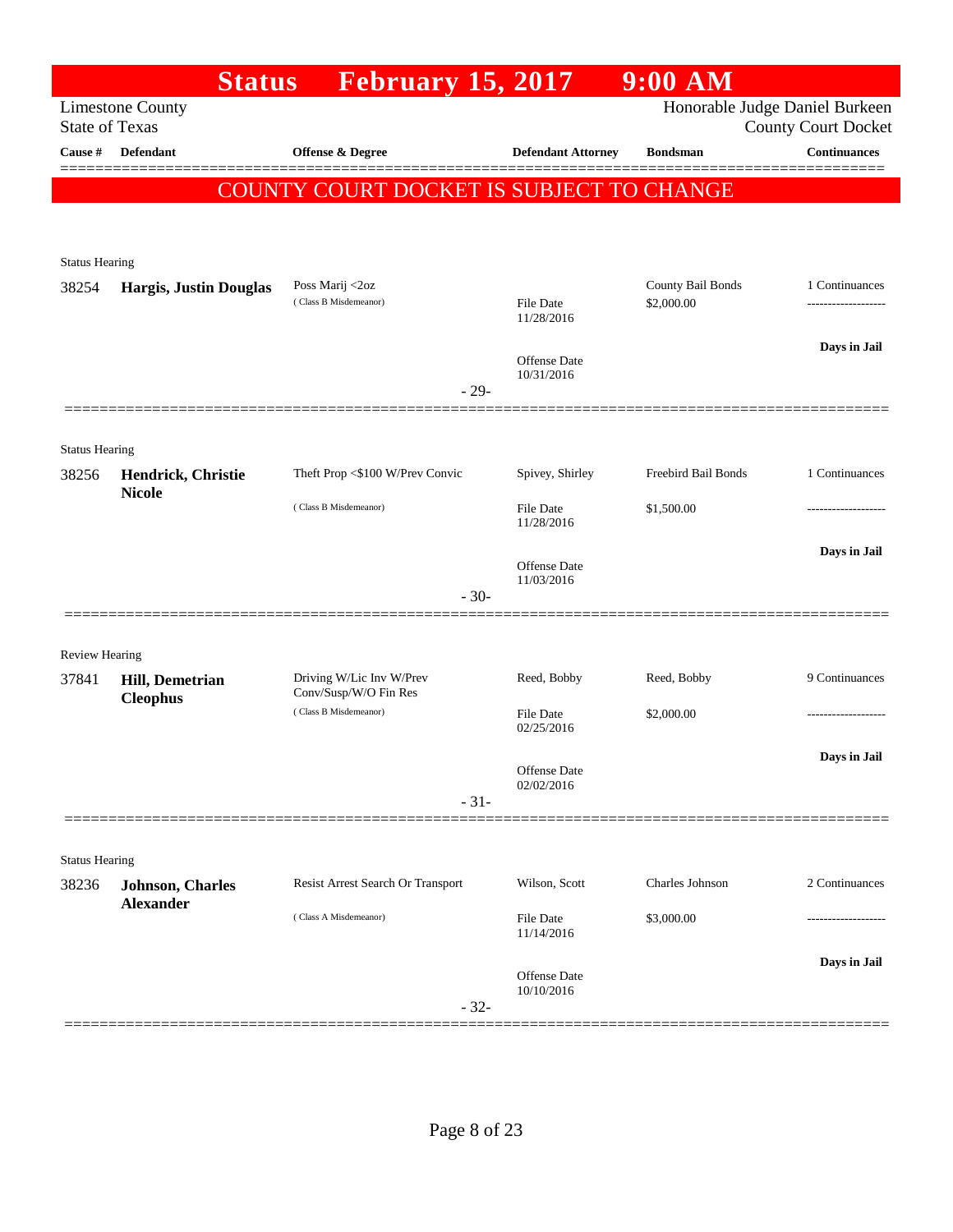|                                | <b>Status</b>                                | <b>February 15, 2017</b>                 |        |                                   | 9:00 AM           |                                                              |
|--------------------------------|----------------------------------------------|------------------------------------------|--------|-----------------------------------|-------------------|--------------------------------------------------------------|
| <b>State of Texas</b>          | <b>Limestone County</b>                      |                                          |        |                                   |                   | Honorable Judge Daniel Burkeen<br><b>County Court Docket</b> |
| Cause #                        | <b>Defendant</b>                             | Offense & Degree                         |        | <b>Defendant Attorney</b>         | <b>Bondsman</b>   | <b>Continuances</b>                                          |
|                                |                                              | COUNTY COURT DOCKET IS SUBJECT TO CHANGE |        |                                   |                   |                                                              |
|                                |                                              |                                          |        |                                   |                   |                                                              |
|                                |                                              |                                          |        |                                   |                   |                                                              |
| <b>Status Hearing</b><br>38273 | Johnson, Jazzmin                             | Poss Marij <2oz                          |        |                                   | County Bail Bonds | 1 Continuances                                               |
|                                |                                              | (Class B Misdemeanor)                    |        | <b>File Date</b><br>12/02/2016    | \$2,000.00        |                                                              |
|                                |                                              |                                          |        | <b>Offense Date</b>               |                   | Days in Jail                                                 |
|                                |                                              |                                          | $-33-$ | 11/13/2016                        |                   |                                                              |
|                                |                                              |                                          |        |                                   |                   |                                                              |
| <b>Status Hearing</b>          |                                              |                                          |        |                                   |                   |                                                              |
| 38126                          | <b>Johnson</b> , Shermain<br><b>Montrice</b> | Assault Cause Bodily Inj.                |        | Reed, Stephen M.                  | Personal Bond     | 4 Continuances                                               |
|                                |                                              | (Class A Misdemeanor)                    |        | <b>File Date</b><br>08/16/2016    | \$1,000.00        |                                                              |
|                                |                                              |                                          |        | <b>Offense Date</b><br>03/27/2016 |                   | Days in Jail                                                 |
|                                |                                              |                                          | $-34-$ |                                   |                   |                                                              |
|                                |                                              |                                          |        |                                   |                   |                                                              |
| <b>Status Hearing</b>          |                                              | Crim Trespass                            |        | Reed, Stephen M.                  | Personal Bond     | 4 Continuances                                               |
| 38127                          | Johnson, Shermain<br><b>Montrice</b>         | Habit/Superfund/Infrastruction           |        |                                   |                   |                                                              |
|                                |                                              | (Class A Misdemeanor)                    |        | <b>File Date</b><br>08/16/2016    | \$1,000.00        |                                                              |
|                                |                                              |                                          |        |                                   |                   | Days in Jail                                                 |
|                                |                                              |                                          |        | Offense Date<br>03/27/2016        |                   |                                                              |
|                                |                                              |                                          | $-35-$ |                                   |                   |                                                              |
| <b>Status Hearing</b>          |                                              |                                          |        |                                   |                   |                                                              |
| 38112                          | Kirven, Jaloria Ann                          | Assault Causes Bodily Injury Family      |        | Reed, Stephen M.                  | County Bail Bonds | 4 Continuances                                               |
|                                |                                              | Member<br>(Class A Misdemeanor)          |        | <b>File Date</b><br>08/16/2016    | \$3,000.00        |                                                              |
|                                |                                              |                                          |        |                                   |                   | Days in Jail                                                 |
|                                |                                              |                                          | $-36-$ | Offense Date<br>07/06/2016        |                   |                                                              |
|                                |                                              |                                          |        |                                   |                   |                                                              |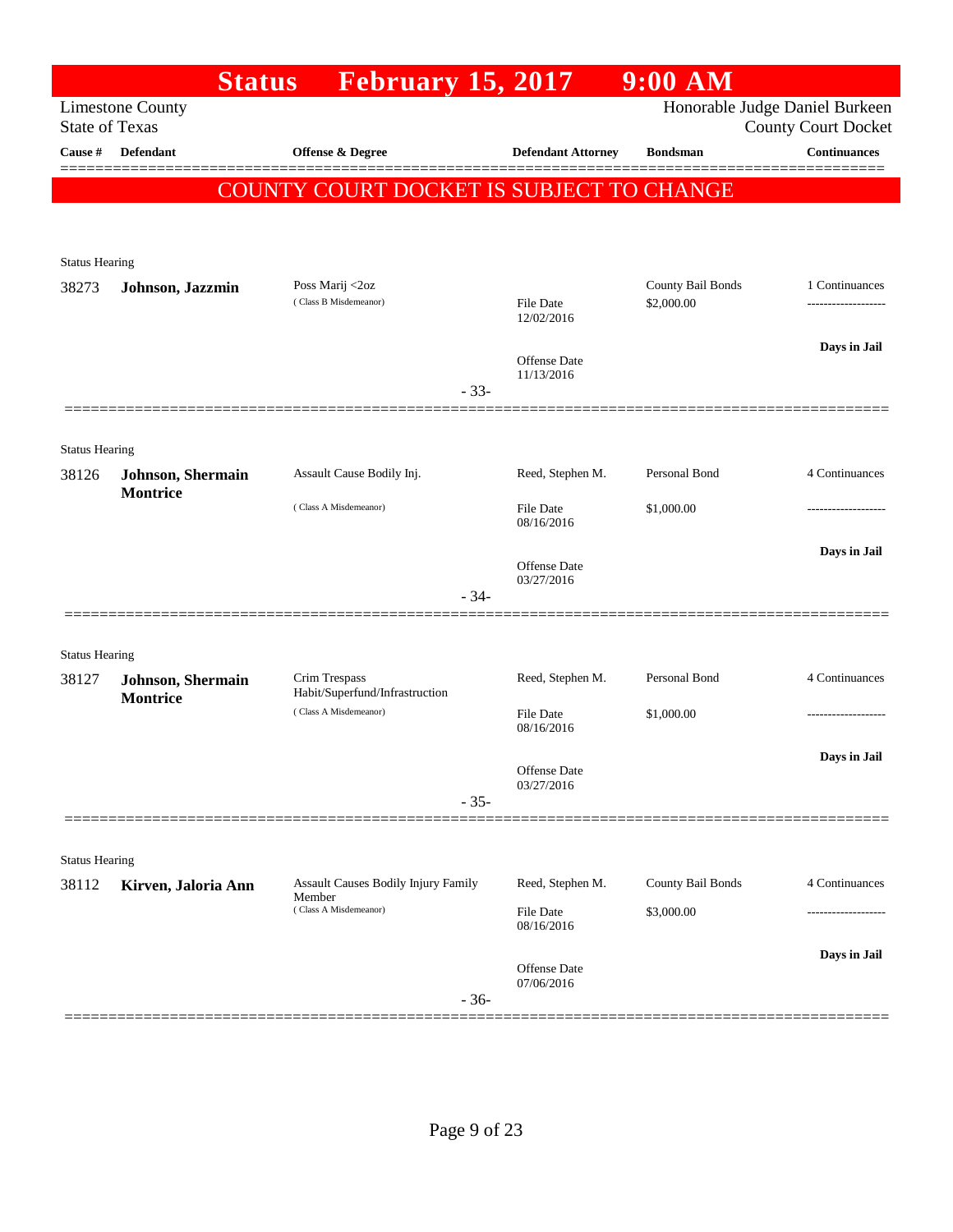|                                |                                 | <b>Status</b><br><b>February 15, 2017</b>      |        |                                   | $9:00$ AM         |                                                              |
|--------------------------------|---------------------------------|------------------------------------------------|--------|-----------------------------------|-------------------|--------------------------------------------------------------|
| <b>State of Texas</b>          | <b>Limestone County</b>         |                                                |        |                                   |                   | Honorable Judge Daniel Burkeen<br><b>County Court Docket</b> |
| Cause #                        | <b>Defendant</b>                | <b>Offense &amp; Degree</b>                    |        | <b>Defendant Attorney</b>         | <b>Bondsman</b>   | <b>Continuances</b>                                          |
|                                |                                 | COUNTY COURT DOCKET IS SUBJECT TO CHANGE       |        |                                   |                   |                                                              |
|                                |                                 |                                                |        |                                   |                   |                                                              |
|                                |                                 |                                                |        |                                   |                   |                                                              |
| <b>Status Hearing</b><br>38250 | Lacy, Rojoni Jamal              | Criminal Trespass                              |        | Reed, Justin                      | Personal Bond     | 1 Continuances                                               |
|                                |                                 | (Class B Misdemeanor)                          |        | File Date<br>11/17/2016           | \$1,000.00        | -------------------                                          |
|                                |                                 |                                                |        | <b>Offense</b> Date               |                   | <b>3 Days in Jail</b>                                        |
|                                |                                 |                                                | $-37-$ | 10/03/2016                        |                   |                                                              |
|                                |                                 |                                                |        |                                   |                   |                                                              |
| <b>Review Hearing</b>          |                                 |                                                |        |                                   |                   |                                                              |
| 38169                          | Lemoine, Jennifer               | Theft Prop >=\$100<\$750                       |        | Reed, Stephen M.                  | Jennifer Lemoine  | 3 Continuances                                               |
|                                | <b>Nadine</b>                   | (Class B Misdemeanor)                          |        | <b>File Date</b><br>09/15/2016    | \$1,000.00        |                                                              |
|                                |                                 |                                                | $-38-$ | <b>Offense</b> Date<br>08/09/2016 |                   | <b>9 Days in Jail</b>                                        |
|                                |                                 |                                                |        |                                   |                   |                                                              |
| <b>Status Hearing</b>          |                                 |                                                |        |                                   |                   |                                                              |
| 38194                          | Lenamon, Bobby<br>Howard, II    | Driving While Intoxicated                      |        | Reed, Stephen M.                  | County Bail Bonds | 3 Continuances                                               |
|                                |                                 | (Class B Misdemeanor)                          |        | <b>File Date</b><br>10/07/2016    | \$2,500.00        |                                                              |
|                                |                                 |                                                |        | Offense Date<br>08/07/2016        |                   | Days in Jail                                                 |
|                                |                                 |                                                | $-39-$ |                                   |                   |                                                              |
| Plea Hearing                   |                                 |                                                |        |                                   |                   |                                                              |
| 38207                          | Lerma, Rodrego<br><b>Alanis</b> | Accident Involving Damage To<br>Vehicle>=\$200 |        | Martinez, Armando<br>G.           | County Bail Bonds | 3 Continuances                                               |
|                                |                                 | (Class B Misdemeanor)                          |        | <b>File Date</b><br>10/20/2016    | \$2,500.00        |                                                              |
|                                |                                 |                                                |        | <b>Offense Date</b><br>03/23/2016 |                   | Days in Jail                                                 |
|                                |                                 |                                                | $-40-$ |                                   |                   |                                                              |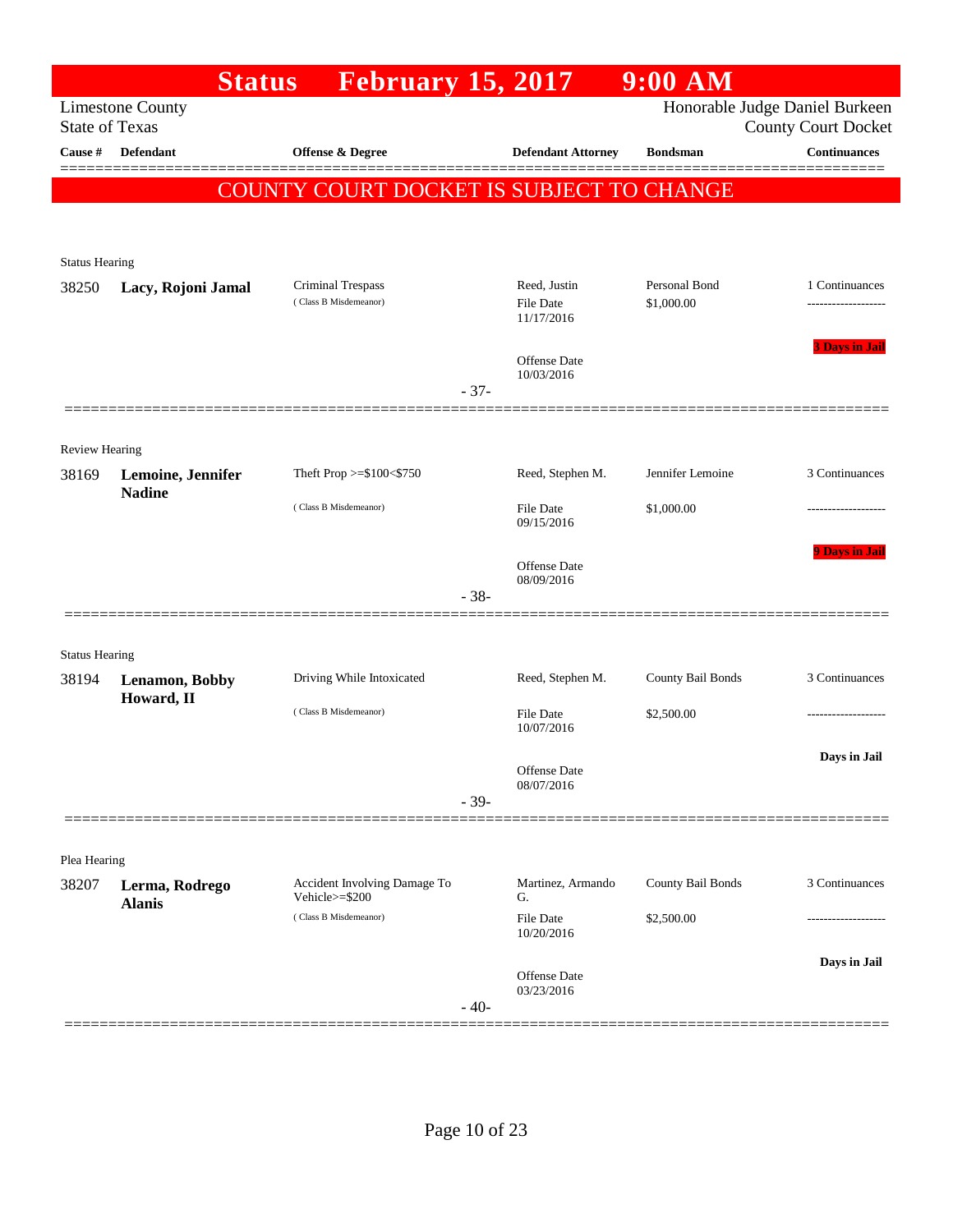|                                | <b>Status</b>               | <b>February 15, 2017</b>                          |                                   | <b>9:00 AM</b>                  |                                                              |
|--------------------------------|-----------------------------|---------------------------------------------------|-----------------------------------|---------------------------------|--------------------------------------------------------------|
| <b>State of Texas</b>          | <b>Limestone County</b>     |                                                   |                                   |                                 | Honorable Judge Daniel Burkeen<br><b>County Court Docket</b> |
| Cause #                        | Defendant                   | <b>Offense &amp; Degree</b>                       | <b>Defendant Attorney</b>         | <b>Bondsman</b>                 | <b>Continuances</b>                                          |
|                                |                             | COUNTY COURT DOCKET IS SUBJECT TO CHANGE          |                                   |                                 |                                                              |
|                                |                             |                                                   |                                   |                                 |                                                              |
| <b>Status Hearing</b>          |                             |                                                   |                                   |                                 |                                                              |
| 38272                          | Lloyd, Marla Jo             | Display Fictitious Motor Vehicle<br>Registration  |                                   | County Bail Bonds               | 1 Continuances                                               |
|                                |                             | (Class B Misdemeanor)                             | File Date<br>12/02/2016           | \$2,000.00                      |                                                              |
|                                |                             |                                                   | <b>Offense</b> Date               |                                 | Days in Jail                                                 |
|                                |                             | $-41-$                                            | 09/01/2016                        |                                 |                                                              |
|                                |                             |                                                   |                                   |                                 |                                                              |
| <b>Review Hearing</b>          |                             |                                                   |                                   |                                 |                                                              |
| 38087                          | <b>Lopez, Richard Allen</b> | Driving W/Lic Inv W/Prev<br>Conv/Susp/W/O Fin Res | Reed, Justin                      | Reed, Justin                    | 6 Continuances                                               |
|                                |                             | (Class B Misdemeanor)                             | File Date<br>07/22/2016           | \$1,000.00                      | .                                                            |
|                                |                             |                                                   |                                   |                                 | Days in Jail                                                 |
|                                |                             |                                                   | <b>Offense</b> Date<br>04/17/2016 |                                 |                                                              |
|                                |                             | $-42-$                                            |                                   |                                 |                                                              |
|                                |                             |                                                   |                                   |                                 |                                                              |
| <b>Review Hearing</b><br>38241 | Lopez, Richard Allen        | <b>Assault Causes Bodily Injury Family</b>        | Reed, Benjie                      | Reed, Benjie                    | 2 Continuances                                               |
|                                |                             | Member<br>(Class A Misdemeanor)                   | File Date                         | \$2,000.00                      | .                                                            |
|                                |                             |                                                   | 11/14/2016                        |                                 | Days in Jail                                                 |
|                                |                             |                                                   | Offense Date<br>10/02/2016        |                                 |                                                              |
|                                |                             | $-43-$                                            |                                   |                                 |                                                              |
|                                |                             |                                                   |                                   |                                 |                                                              |
| Plea Hearing                   |                             |                                                   |                                   |                                 |                                                              |
| 38237                          | <b>Lozano, Ryan Andrew</b>  | Poss Marij <2oz<br>(Class B Misdemeanor)          | File Date<br>11/14/2016           | County Bail Bonds<br>\$1,000.00 | 2 Continuances                                               |
|                                |                             |                                                   |                                   |                                 | Days in Jail                                                 |
|                                |                             | - 44-                                             | Offense Date<br>10/06/2016        |                                 |                                                              |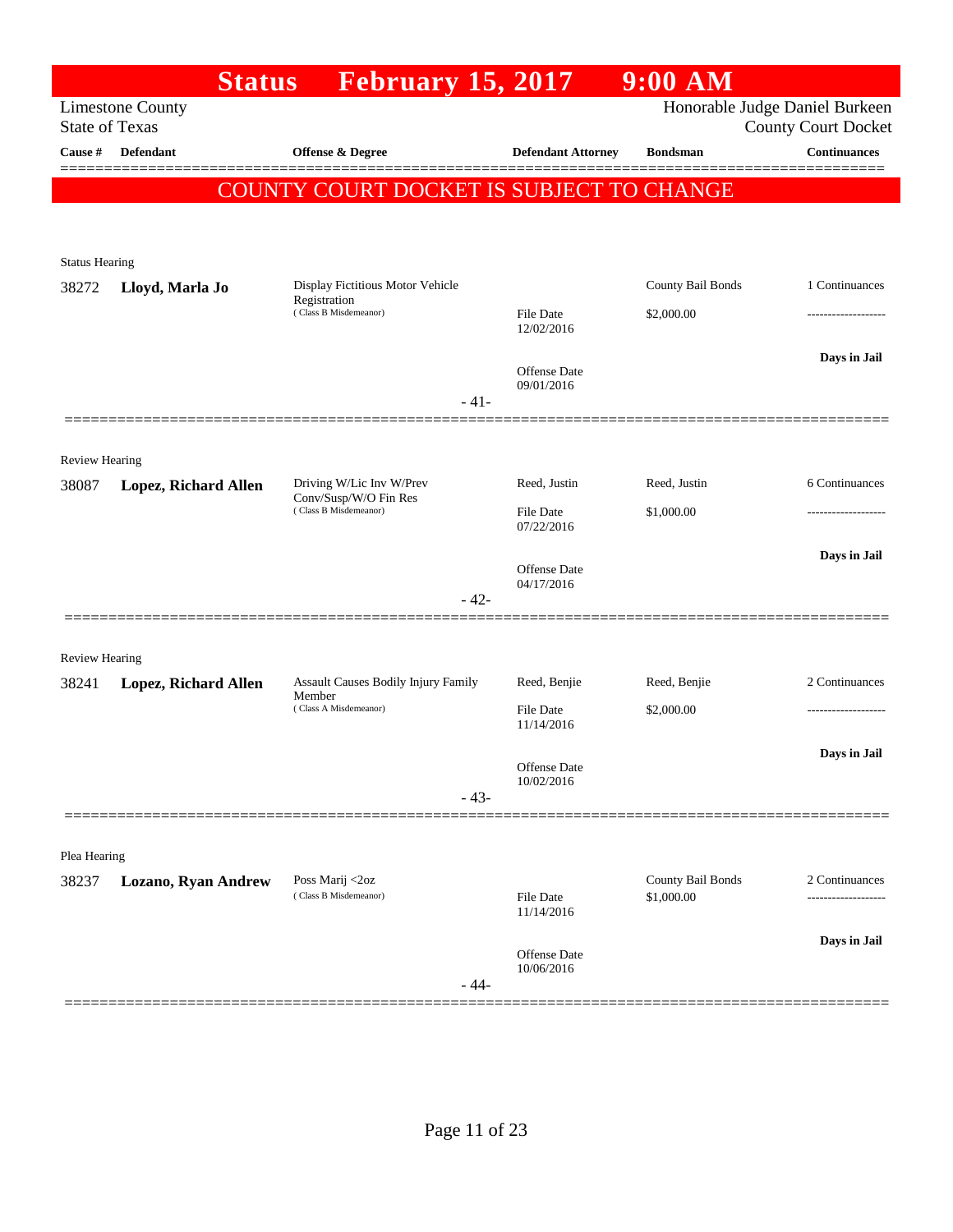|                       |                                     | <b>Status</b>         | <b>February 15, 2017</b>                         |        |                                   | $9:00$ AM                         |                                                              |
|-----------------------|-------------------------------------|-----------------------|--------------------------------------------------|--------|-----------------------------------|-----------------------------------|--------------------------------------------------------------|
| <b>State of Texas</b> | <b>Limestone County</b>             |                       |                                                  |        |                                   |                                   | Honorable Judge Daniel Burkeen<br><b>County Court Docket</b> |
| Cause #               | Defendant                           |                       | Offense & Degree                                 |        | <b>Defendant Attorney</b>         | <b>Bondsman</b>                   | <b>Continuances</b>                                          |
|                       |                                     |                       | COUNTY COURT DOCKET IS SUBJECT TO CHANGE         |        |                                   |                                   |                                                              |
|                       |                                     |                       |                                                  |        |                                   |                                   |                                                              |
| <b>Status Hearing</b> |                                     |                       |                                                  |        |                                   |                                   |                                                              |
| 37958                 | Luque-Romero,<br><b>Leyder Onan</b> |                       | Driving While Intoxicated/Open Alch<br>Container |        |                                   |                                   | 4 Continuances                                               |
|                       |                                     |                       | (Class B Misdemeanor)                            |        | <b>File Date</b><br>05/17/2016    |                                   |                                                              |
|                       |                                     |                       |                                                  | $-45-$ | <b>Offense</b> Date<br>04/08/2016 |                                   | Days in Jail                                                 |
|                       |                                     |                       |                                                  |        |                                   |                                   |                                                              |
| <b>Status Hearing</b> |                                     |                       |                                                  |        |                                   |                                   |                                                              |
| 38239                 | Mack, Shyke                         |                       | Unl Carrying Weapon<br>(Class A Misdemeanor)     |        | <b>File Date</b><br>11/14/2016    | Freebird Bail Bonds<br>\$5,000.00 | 2 Continuances                                               |
|                       |                                     |                       |                                                  |        | <b>Offense</b> Date<br>10/22/2016 |                                   | Days in Jail                                                 |
|                       |                                     |                       |                                                  | - 46-  |                                   |                                   |                                                              |
| <b>Status Hearing</b> |                                     |                       |                                                  |        |                                   |                                   |                                                              |
| 38240                 | Mack, Shyke                         |                       | Poss Marij <2oz<br>(Class B Misdemeanor)         |        | <b>File Date</b><br>11/14/2016    | Freebird Bail Bonds<br>\$2,000.00 | 2 Continuances                                               |
|                       |                                     |                       |                                                  |        |                                   |                                   | Days in Jail                                                 |
|                       |                                     |                       |                                                  | $-47-$ | Offense Date<br>10/22/2016        |                                   |                                                              |
|                       |                                     |                       |                                                  |        |                                   |                                   |                                                              |
| Plea Hearing<br>38015 |                                     |                       | Driving While Intoxicated                        |        | Reed, Benjie                      |                                   | 6 Continuances                                               |
|                       | Martinez, Gabriel<br><b>Alvino</b>  | (Class B Misdemeanor) |                                                  |        | <b>File Date</b><br>05/27/2016    |                                   |                                                              |
|                       |                                     |                       |                                                  |        |                                   |                                   | Days in Jail                                                 |
|                       |                                     |                       |                                                  | $-48-$ | <b>Offense</b> Date<br>05/07/2016 |                                   |                                                              |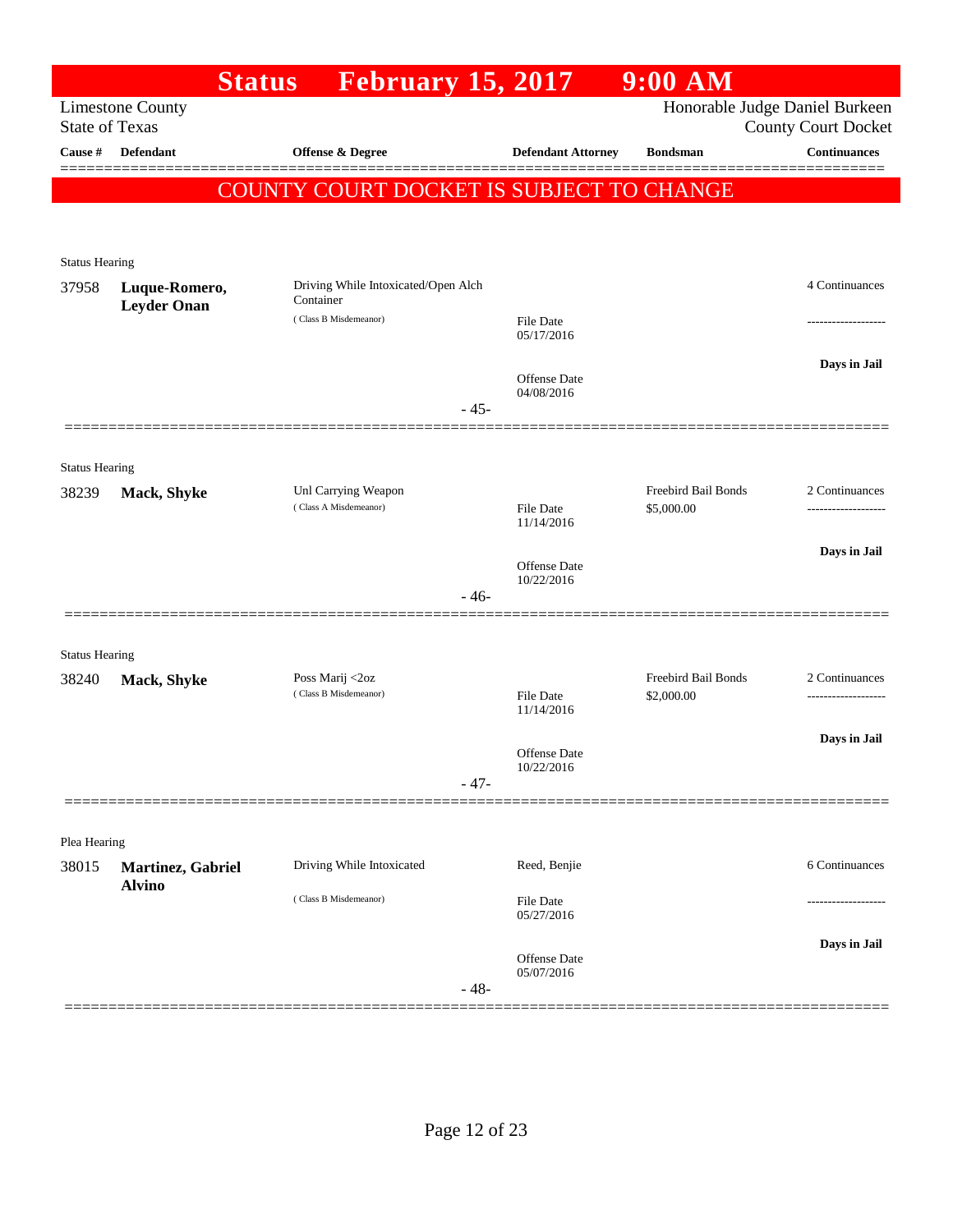| Honorable Judge Daniel Burkeen<br><b>Limestone County</b><br><b>State of Texas</b><br><b>County Court Docket</b><br><b>Defendant</b><br><b>Continuances</b><br>Cause #<br><b>Offense &amp; Degree</b><br><b>Defendant Attorney</b><br><b>Bondsman</b><br>COUNTY COURT DOCKET IS SUBJECT TO CHANGE<br>Plea Hearing<br>County Bail Bonds<br>Failure Stop Rend Aid<br>Reed, Benjie<br>6 Continuances<br>38049<br>Martinez, Gabriel<br><b>Alvino</b><br>(Misdemeanor Unassigned)<br>File Date<br>\$1,500.00<br>06/14/2016<br>Days in Jail<br>Offense Date<br>05/07/2016<br>$-49-$<br><b>Status Hearing</b><br>2 Continuances<br>Poss Marij <2oz<br>Reed, Bobby<br>Reed, Bobby<br>38228<br><b>Mason, Kimberly</b><br>Wynn<br>(Class B Misdemeanor)<br>File Date<br>\$2,000.00<br>11/04/2016<br>Days in Jail<br><b>Offense</b> Date<br>09/12/2016<br>$-50-$<br><b>Status Hearing</b><br>Poss Dangerous Drug<br>Reed, Bobby<br>Reed, Bobby<br>2 Continuances<br>38229<br><b>Mason, Kimberly</b><br>Wynn<br>(Class A Misdemeanor)<br>File Date<br>\$3,000.00<br>11/04/2016<br>Days in Jail<br>Offense Date<br>09/12/2016<br>$-51-$<br><b>Status Hearing</b><br>County Bail Bonds<br>3 Continuances<br>Assault Cause Bodily Inj.<br>Reed, Stephen M.<br>38206<br><b>Matthews</b> , James<br>Carry<br>(Class A Misdemeanor)<br><b>File Date</b><br>\$3,000.00<br>10/20/2016<br>Days in Jail<br>Offense Date<br>08/29/2016<br>$-52-$ |  | <b>Status</b> | <b>February 15, 2017</b> |  | $9:00$ AM |  |
|---------------------------------------------------------------------------------------------------------------------------------------------------------------------------------------------------------------------------------------------------------------------------------------------------------------------------------------------------------------------------------------------------------------------------------------------------------------------------------------------------------------------------------------------------------------------------------------------------------------------------------------------------------------------------------------------------------------------------------------------------------------------------------------------------------------------------------------------------------------------------------------------------------------------------------------------------------------------------------------------------------------------------------------------------------------------------------------------------------------------------------------------------------------------------------------------------------------------------------------------------------------------------------------------------------------------------------------------------------------------------------------------------------------------------|--|---------------|--------------------------|--|-----------|--|
|                                                                                                                                                                                                                                                                                                                                                                                                                                                                                                                                                                                                                                                                                                                                                                                                                                                                                                                                                                                                                                                                                                                                                                                                                                                                                                                                                                                                                           |  |               |                          |  |           |  |
|                                                                                                                                                                                                                                                                                                                                                                                                                                                                                                                                                                                                                                                                                                                                                                                                                                                                                                                                                                                                                                                                                                                                                                                                                                                                                                                                                                                                                           |  |               |                          |  |           |  |
|                                                                                                                                                                                                                                                                                                                                                                                                                                                                                                                                                                                                                                                                                                                                                                                                                                                                                                                                                                                                                                                                                                                                                                                                                                                                                                                                                                                                                           |  |               |                          |  |           |  |
|                                                                                                                                                                                                                                                                                                                                                                                                                                                                                                                                                                                                                                                                                                                                                                                                                                                                                                                                                                                                                                                                                                                                                                                                                                                                                                                                                                                                                           |  |               |                          |  |           |  |
|                                                                                                                                                                                                                                                                                                                                                                                                                                                                                                                                                                                                                                                                                                                                                                                                                                                                                                                                                                                                                                                                                                                                                                                                                                                                                                                                                                                                                           |  |               |                          |  |           |  |
|                                                                                                                                                                                                                                                                                                                                                                                                                                                                                                                                                                                                                                                                                                                                                                                                                                                                                                                                                                                                                                                                                                                                                                                                                                                                                                                                                                                                                           |  |               |                          |  |           |  |
|                                                                                                                                                                                                                                                                                                                                                                                                                                                                                                                                                                                                                                                                                                                                                                                                                                                                                                                                                                                                                                                                                                                                                                                                                                                                                                                                                                                                                           |  |               |                          |  |           |  |
|                                                                                                                                                                                                                                                                                                                                                                                                                                                                                                                                                                                                                                                                                                                                                                                                                                                                                                                                                                                                                                                                                                                                                                                                                                                                                                                                                                                                                           |  |               |                          |  |           |  |
|                                                                                                                                                                                                                                                                                                                                                                                                                                                                                                                                                                                                                                                                                                                                                                                                                                                                                                                                                                                                                                                                                                                                                                                                                                                                                                                                                                                                                           |  |               |                          |  |           |  |
|                                                                                                                                                                                                                                                                                                                                                                                                                                                                                                                                                                                                                                                                                                                                                                                                                                                                                                                                                                                                                                                                                                                                                                                                                                                                                                                                                                                                                           |  |               |                          |  |           |  |
|                                                                                                                                                                                                                                                                                                                                                                                                                                                                                                                                                                                                                                                                                                                                                                                                                                                                                                                                                                                                                                                                                                                                                                                                                                                                                                                                                                                                                           |  |               |                          |  |           |  |
|                                                                                                                                                                                                                                                                                                                                                                                                                                                                                                                                                                                                                                                                                                                                                                                                                                                                                                                                                                                                                                                                                                                                                                                                                                                                                                                                                                                                                           |  |               |                          |  |           |  |
|                                                                                                                                                                                                                                                                                                                                                                                                                                                                                                                                                                                                                                                                                                                                                                                                                                                                                                                                                                                                                                                                                                                                                                                                                                                                                                                                                                                                                           |  |               |                          |  |           |  |
|                                                                                                                                                                                                                                                                                                                                                                                                                                                                                                                                                                                                                                                                                                                                                                                                                                                                                                                                                                                                                                                                                                                                                                                                                                                                                                                                                                                                                           |  |               |                          |  |           |  |
|                                                                                                                                                                                                                                                                                                                                                                                                                                                                                                                                                                                                                                                                                                                                                                                                                                                                                                                                                                                                                                                                                                                                                                                                                                                                                                                                                                                                                           |  |               |                          |  |           |  |
|                                                                                                                                                                                                                                                                                                                                                                                                                                                                                                                                                                                                                                                                                                                                                                                                                                                                                                                                                                                                                                                                                                                                                                                                                                                                                                                                                                                                                           |  |               |                          |  |           |  |
|                                                                                                                                                                                                                                                                                                                                                                                                                                                                                                                                                                                                                                                                                                                                                                                                                                                                                                                                                                                                                                                                                                                                                                                                                                                                                                                                                                                                                           |  |               |                          |  |           |  |
|                                                                                                                                                                                                                                                                                                                                                                                                                                                                                                                                                                                                                                                                                                                                                                                                                                                                                                                                                                                                                                                                                                                                                                                                                                                                                                                                                                                                                           |  |               |                          |  |           |  |
|                                                                                                                                                                                                                                                                                                                                                                                                                                                                                                                                                                                                                                                                                                                                                                                                                                                                                                                                                                                                                                                                                                                                                                                                                                                                                                                                                                                                                           |  |               |                          |  |           |  |
|                                                                                                                                                                                                                                                                                                                                                                                                                                                                                                                                                                                                                                                                                                                                                                                                                                                                                                                                                                                                                                                                                                                                                                                                                                                                                                                                                                                                                           |  |               |                          |  |           |  |
|                                                                                                                                                                                                                                                                                                                                                                                                                                                                                                                                                                                                                                                                                                                                                                                                                                                                                                                                                                                                                                                                                                                                                                                                                                                                                                                                                                                                                           |  |               |                          |  |           |  |
|                                                                                                                                                                                                                                                                                                                                                                                                                                                                                                                                                                                                                                                                                                                                                                                                                                                                                                                                                                                                                                                                                                                                                                                                                                                                                                                                                                                                                           |  |               |                          |  |           |  |
|                                                                                                                                                                                                                                                                                                                                                                                                                                                                                                                                                                                                                                                                                                                                                                                                                                                                                                                                                                                                                                                                                                                                                                                                                                                                                                                                                                                                                           |  |               |                          |  |           |  |
|                                                                                                                                                                                                                                                                                                                                                                                                                                                                                                                                                                                                                                                                                                                                                                                                                                                                                                                                                                                                                                                                                                                                                                                                                                                                                                                                                                                                                           |  |               |                          |  |           |  |
|                                                                                                                                                                                                                                                                                                                                                                                                                                                                                                                                                                                                                                                                                                                                                                                                                                                                                                                                                                                                                                                                                                                                                                                                                                                                                                                                                                                                                           |  |               |                          |  |           |  |
|                                                                                                                                                                                                                                                                                                                                                                                                                                                                                                                                                                                                                                                                                                                                                                                                                                                                                                                                                                                                                                                                                                                                                                                                                                                                                                                                                                                                                           |  |               |                          |  |           |  |
|                                                                                                                                                                                                                                                                                                                                                                                                                                                                                                                                                                                                                                                                                                                                                                                                                                                                                                                                                                                                                                                                                                                                                                                                                                                                                                                                                                                                                           |  |               |                          |  |           |  |
|                                                                                                                                                                                                                                                                                                                                                                                                                                                                                                                                                                                                                                                                                                                                                                                                                                                                                                                                                                                                                                                                                                                                                                                                                                                                                                                                                                                                                           |  |               |                          |  |           |  |
|                                                                                                                                                                                                                                                                                                                                                                                                                                                                                                                                                                                                                                                                                                                                                                                                                                                                                                                                                                                                                                                                                                                                                                                                                                                                                                                                                                                                                           |  |               |                          |  |           |  |
|                                                                                                                                                                                                                                                                                                                                                                                                                                                                                                                                                                                                                                                                                                                                                                                                                                                                                                                                                                                                                                                                                                                                                                                                                                                                                                                                                                                                                           |  |               |                          |  |           |  |
|                                                                                                                                                                                                                                                                                                                                                                                                                                                                                                                                                                                                                                                                                                                                                                                                                                                                                                                                                                                                                                                                                                                                                                                                                                                                                                                                                                                                                           |  |               |                          |  |           |  |
|                                                                                                                                                                                                                                                                                                                                                                                                                                                                                                                                                                                                                                                                                                                                                                                                                                                                                                                                                                                                                                                                                                                                                                                                                                                                                                                                                                                                                           |  |               |                          |  |           |  |
|                                                                                                                                                                                                                                                                                                                                                                                                                                                                                                                                                                                                                                                                                                                                                                                                                                                                                                                                                                                                                                                                                                                                                                                                                                                                                                                                                                                                                           |  |               |                          |  |           |  |
|                                                                                                                                                                                                                                                                                                                                                                                                                                                                                                                                                                                                                                                                                                                                                                                                                                                                                                                                                                                                                                                                                                                                                                                                                                                                                                                                                                                                                           |  |               |                          |  |           |  |
|                                                                                                                                                                                                                                                                                                                                                                                                                                                                                                                                                                                                                                                                                                                                                                                                                                                                                                                                                                                                                                                                                                                                                                                                                                                                                                                                                                                                                           |  |               |                          |  |           |  |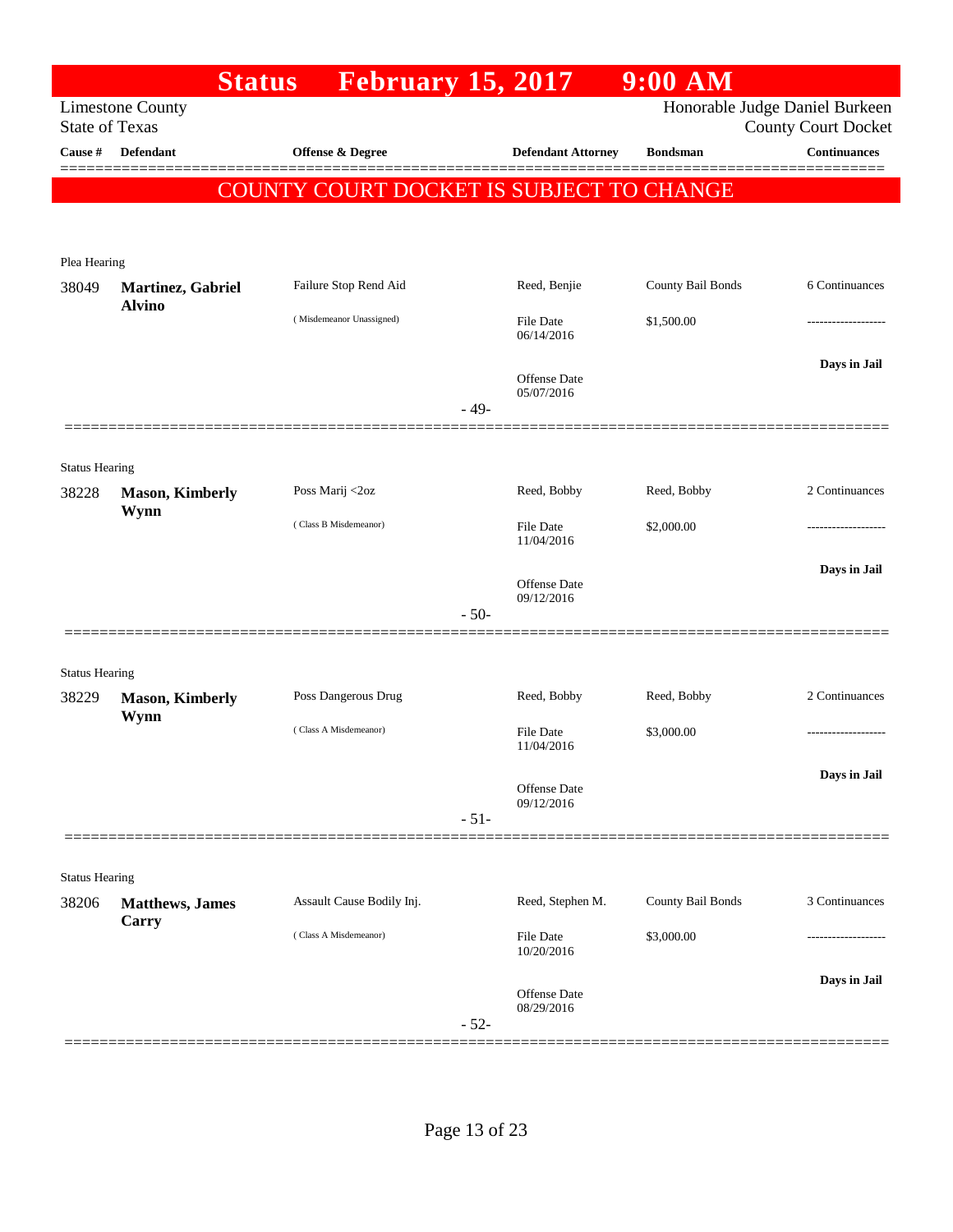|                       | <b>Status</b>                       | <b>February 15, 2017</b>                                     |        |                                                | $9:00$ AM                  |                                                              |
|-----------------------|-------------------------------------|--------------------------------------------------------------|--------|------------------------------------------------|----------------------------|--------------------------------------------------------------|
| <b>State of Texas</b> | <b>Limestone County</b>             |                                                              |        |                                                |                            | Honorable Judge Daniel Burkeen<br><b>County Court Docket</b> |
| Cause #               | Defendant                           | <b>Offense &amp; Degree</b>                                  |        | <b>Defendant Attorney</b>                      | <b>Bondsman</b>            | <b>Continuances</b>                                          |
|                       |                                     | COUNTY COURT DOCKET IS SUBJECT TO CHANGE                     |        |                                                |                            |                                                              |
|                       |                                     |                                                              |        |                                                |                            |                                                              |
| <b>Status Hearing</b> |                                     |                                                              |        |                                                |                            |                                                              |
| 38279                 | <b>McGowan</b> , Earnest            | <b>Burglary Of Vehicle</b>                                   |        | Reed, Benjie                                   | Reed, Benjie               | 1 Continuances                                               |
|                       | Charles, Jr.                        | (Class A Misdemeanor)                                        |        | <b>File Date</b><br>12/09/2016                 | \$2,500.00                 |                                                              |
|                       |                                     |                                                              | $-53-$ | <b>Offense</b> Date<br>10/18/2016              |                            | Days in Jail                                                 |
|                       |                                     |                                                              |        |                                                |                            |                                                              |
| <b>Status Hearing</b> |                                     |                                                              |        |                                                |                            |                                                              |
| 38225                 | <b>Montano</b> , Andres             | Purchase Furnish Alcohol To A Minor<br>(Class A Misdemeanor) |        | Reed, Benjie<br><b>File Date</b><br>11/04/2016 | Reed, Benjie<br>\$1,500.00 | 2 Continuances<br>-----------------                          |
|                       |                                     |                                                              |        | <b>Offense</b> Date<br>09/10/2016              |                            | Days in Jail                                                 |
|                       |                                     |                                                              | $-54-$ |                                                |                            |                                                              |
| <b>Review Hearing</b> |                                     |                                                              |        |                                                |                            |                                                              |
| 38037                 | <b>Moore, Charles James</b>         | Duty On Striking Fixture/Hwy<br>Landscape>=\$200             |        | Cannon, Joe                                    | County Bail Bonds          | 4 Continuances                                               |
|                       |                                     | (Class B Misdemeanor)                                        |        | <b>File Date</b><br>06/13/2016                 | \$2,000.00                 |                                                              |
|                       |                                     |                                                              |        | Offense Date                                   |                            | Days in Jail                                                 |
|                       |                                     |                                                              | $-55-$ | 04/29/2016                                     |                            |                                                              |
|                       |                                     |                                                              |        |                                                |                            |                                                              |
| Review Hearing        |                                     |                                                              |        |                                                |                            |                                                              |
| 38223                 | Morris-Dominguez,<br><b>Mario D</b> | Driving W/Lic Inv W/Prev<br>Conv/Susp/W/O Fin Res            |        |                                                | County Bail Bonds          | 2 Continuances                                               |
|                       |                                     | (Class B Misdemeanor)                                        |        | File Date<br>11/04/2016                        | \$1,500.00                 |                                                              |
|                       |                                     |                                                              | $-56-$ | Offense Date<br>10/03/2016                     |                            | Days in Jail                                                 |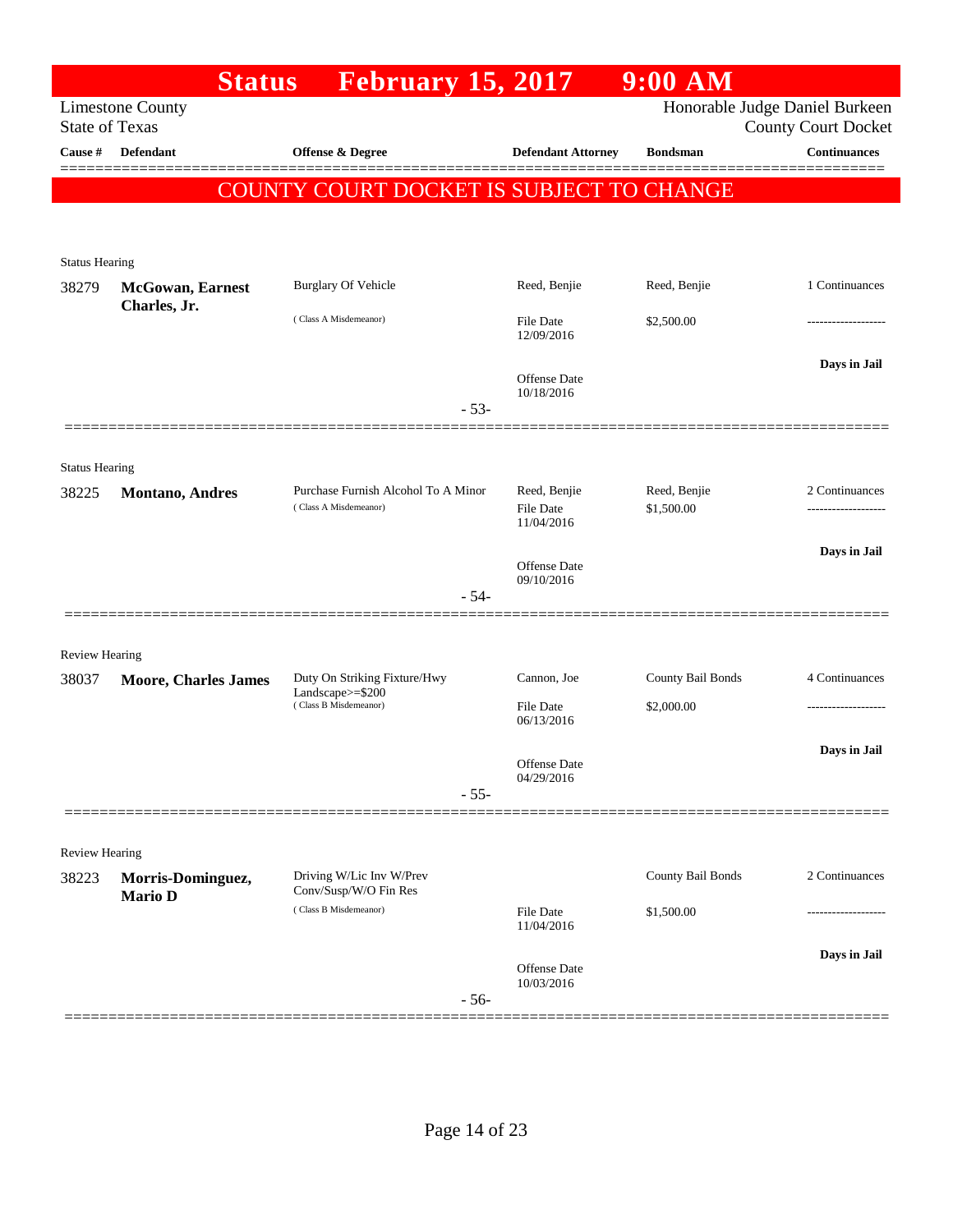|                                |                                 | <b>February 15, 2017</b><br><b>Status</b>     |        |                                     | $9:00$ AM                       |                                                              |
|--------------------------------|---------------------------------|-----------------------------------------------|--------|-------------------------------------|---------------------------------|--------------------------------------------------------------|
| <b>State of Texas</b>          | <b>Limestone County</b>         |                                               |        |                                     |                                 | Honorable Judge Daniel Burkeen<br><b>County Court Docket</b> |
| Cause #                        | <b>Defendant</b>                | <b>Offense &amp; Degree</b>                   |        | <b>Defendant Attorney</b>           | <b>Bondsman</b>                 | <b>Continuances</b>                                          |
|                                |                                 | COUNTY COURT DOCKET IS SUBJECT TO CHANGE      |        |                                     |                                 |                                                              |
|                                |                                 |                                               |        |                                     |                                 |                                                              |
| <b>Status Hearing</b>          |                                 |                                               |        |                                     |                                 |                                                              |
| 38190                          | Narro, Richard<br><b>Andrew</b> | Poss Marij <2oz                               |        | Spivey, Shirley                     | Discount Bail Bonds             | 3 Continuances                                               |
|                                |                                 | (Class B Misdemeanor)                         |        | <b>File Date</b><br>09/29/2016      | \$5,000.00                      | .                                                            |
|                                |                                 |                                               |        | <b>Offense Date</b><br>07/20/2016   |                                 | Days in Jail                                                 |
|                                |                                 |                                               | $-57-$ |                                     |                                 |                                                              |
|                                |                                 |                                               |        |                                     |                                 |                                                              |
| <b>Status Hearing</b><br>38234 | <b>Nicholas, Tracy Lee</b>      | Criminal Trespass<br>(Class B Misdemeanor)    |        | Spivey, Shirley<br><b>File Date</b> | County Bail Bonds<br>\$2,000.00 | 2 Continuances                                               |
|                                |                                 |                                               |        | 11/08/2016                          |                                 |                                                              |
|                                |                                 |                                               |        | <b>Offense Date</b><br>09/02/2016   |                                 | Days in Jail                                                 |
|                                |                                 |                                               | $-58-$ |                                     |                                 |                                                              |
| <b>Review Hearing</b>          |                                 |                                               |        |                                     |                                 |                                                              |
| 37895                          | <b>Nichols, Curtis Dean</b>     | Assault Causes Bodily Injury Family<br>Member |        | Reed, Stephen M.                    |                                 | 5 Continuances                                               |
|                                |                                 | (Class A Misdemeanor)                         |        | <b>File Date</b><br>04/06/2016      |                                 |                                                              |
|                                |                                 |                                               |        | Offense Date<br>02/02/2016          |                                 | Days in Jail                                                 |
|                                |                                 |                                               | $-59-$ |                                     |                                 |                                                              |
| <b>Review Hearing</b>          |                                 |                                               |        |                                     |                                 |                                                              |
| 37896                          | <b>Nichols, Curtis Dean</b>     | Interfer W/Emergency Req For                  |        | Reed, Stephen M.                    | County Bail Bonds               | 5 Continuances                                               |
|                                |                                 | Assistance<br>(Class A Misdemeanor)           |        | File Date<br>04/06/2016             | \$3,000.00                      | ----------------                                             |
|                                |                                 |                                               | $-60-$ | Offense Date<br>02/02/2016          |                                 | Days in Jail                                                 |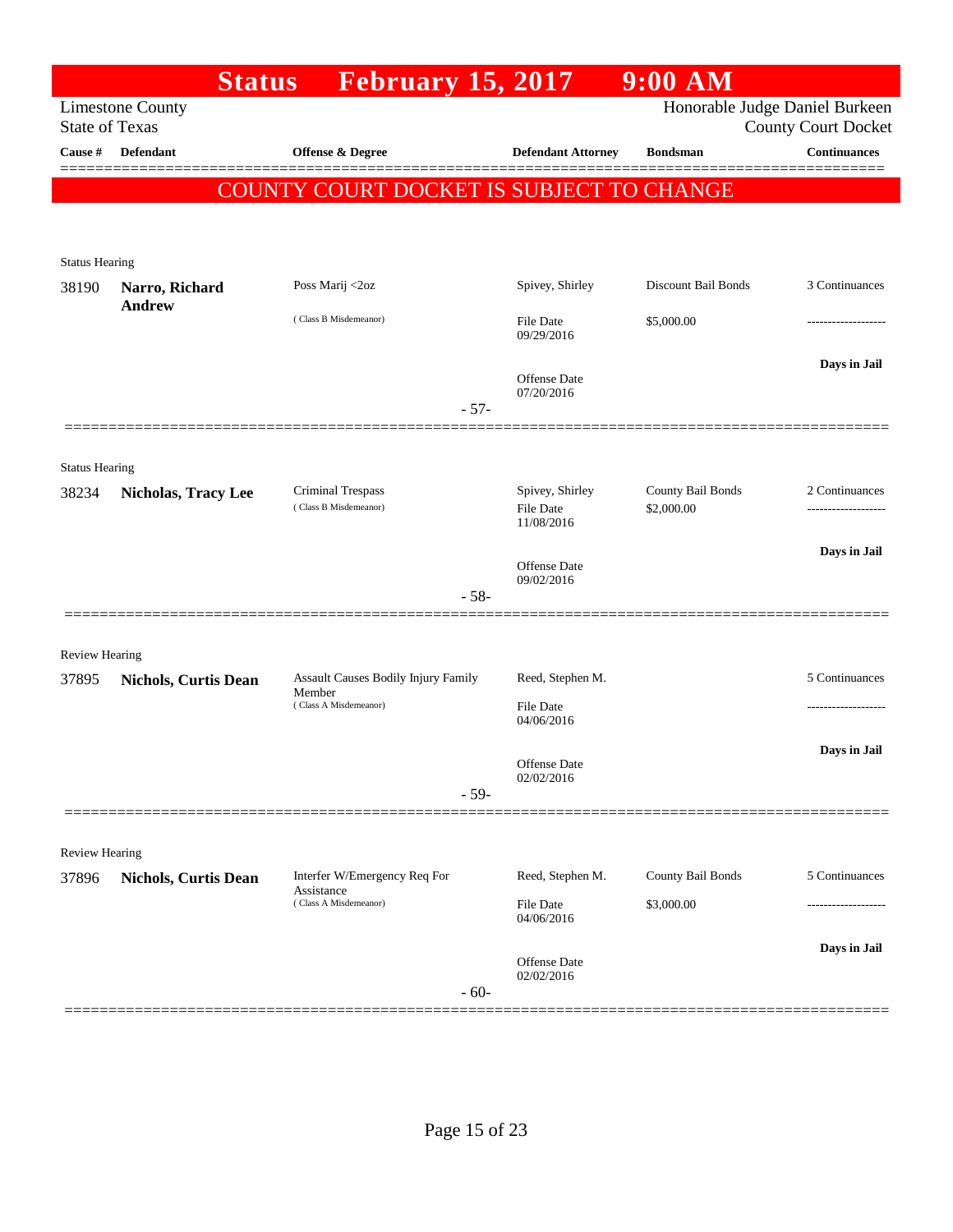|                                | <b>Status</b>                              | <b>February 15, 2017</b>                       |                                | 9:00 AM           |                                                              |
|--------------------------------|--------------------------------------------|------------------------------------------------|--------------------------------|-------------------|--------------------------------------------------------------|
| <b>State of Texas</b>          | <b>Limestone County</b>                    |                                                |                                |                   | Honorable Judge Daniel Burkeen<br><b>County Court Docket</b> |
| Cause #                        | <b>Defendant</b>                           | Offense & Degree                               | <b>Defendant Attorney</b>      | <b>Bondsman</b>   | <b>Continuances</b>                                          |
|                                |                                            | COUNTY COURT DOCKET IS SUBJECT TO CHANGE       |                                |                   |                                                              |
|                                |                                            |                                                |                                |                   |                                                              |
|                                |                                            |                                                |                                |                   |                                                              |
| <b>Status Hearing</b><br>38215 |                                            | Driving While Intoxicated Bac >=0.15           |                                |                   | 2 Continuances                                               |
|                                | Ortiz-Gomez, Jesus                         | (Class A Misdemeanor)                          | <b>File Date</b><br>10/24/2016 |                   |                                                              |
|                                |                                            |                                                | <b>Offense Date</b>            |                   | Days in Jail                                                 |
|                                |                                            | $-61-$                                         | 03/13/2016                     |                   |                                                              |
|                                |                                            |                                                |                                |                   |                                                              |
| <b>Status Hearing</b>          |                                            |                                                |                                |                   |                                                              |
| 38140                          | Perkins, Anna Sharp                        | Driving W/Lic Inv W/Prev                       | Reed, Benjie                   |                   | 3 Continuances                                               |
|                                |                                            | Conv/Susp/W/O Fin Res<br>(Class B Misdemeanor) | File Date<br>08/23/2016        |                   |                                                              |
|                                |                                            |                                                |                                |                   | Days in Jail                                                 |
|                                |                                            |                                                | Offense Date<br>10/13/2015     |                   |                                                              |
|                                |                                            | $-62-$                                         |                                |                   |                                                              |
|                                |                                            |                                                |                                |                   |                                                              |
| <b>Review Hearing</b>          |                                            |                                                |                                |                   |                                                              |
| 38227                          | <b>Phillips, Anthony</b><br><b>Dewayne</b> | Poss Marij <2oz                                |                                | County Bail Bonds | 2 Continuances                                               |
|                                |                                            | (Class B Misdemeanor)                          | <b>File Date</b><br>11/04/2016 | \$1,500.00        |                                                              |
|                                |                                            |                                                |                                |                   | Days in Jail                                                 |
|                                |                                            |                                                | Offense Date<br>09/10/2016     |                   |                                                              |
|                                |                                            | $-63-$                                         |                                |                   |                                                              |
|                                |                                            |                                                |                                |                   |                                                              |
| Review Hearing<br>36970        | <b>Pilkington, Marcus</b>                  | Assault Causes Bodily Injury Family            | Reed, Justin                   | Reed, Justin      | 19 Continuances                                              |
|                                | <b>Ryan</b>                                | Violence                                       |                                |                   |                                                              |
|                                |                                            | (Class A Misdemeanor)                          | File Date<br>06/06/2014        | \$3,000.00        |                                                              |
|                                |                                            |                                                | Offense Date                   |                   | Days in Jail                                                 |
|                                |                                            | $-64-$                                         | 05/14/2014                     |                   |                                                              |
|                                |                                            |                                                |                                |                   |                                                              |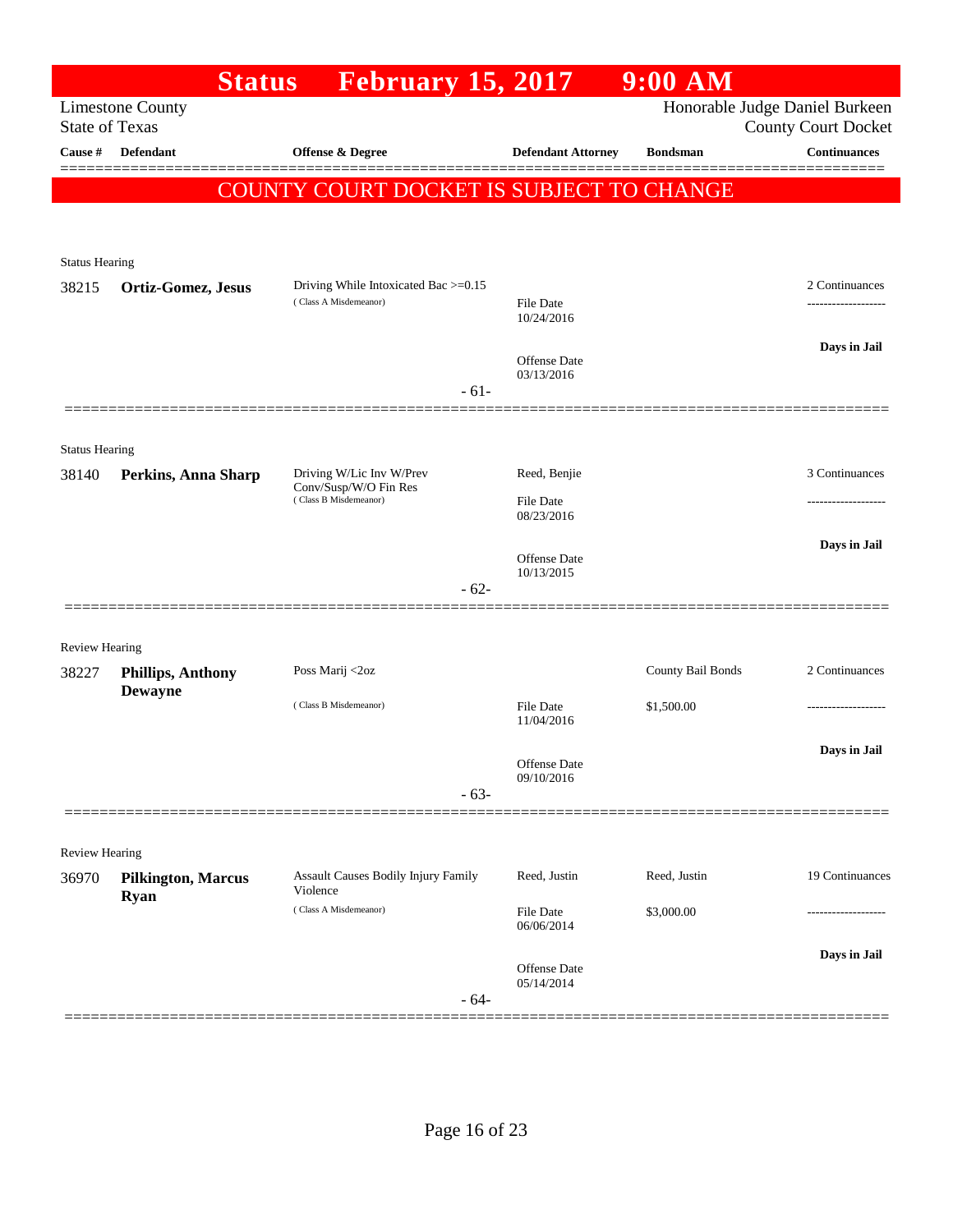|                                | <b>Status</b>               | <b>February 15, 2017</b>                      |                                | $9:00$ AM         |                                                              |
|--------------------------------|-----------------------------|-----------------------------------------------|--------------------------------|-------------------|--------------------------------------------------------------|
| <b>State of Texas</b>          | <b>Limestone County</b>     |                                               |                                |                   | Honorable Judge Daniel Burkeen<br><b>County Court Docket</b> |
| Cause #                        | <b>Defendant</b>            | Offense & Degree                              | <b>Defendant Attorney</b>      | <b>Bondsman</b>   | <b>Continuances</b>                                          |
|                                |                             | COUNTY COURT DOCKET IS SUBJECT TO CHANGE      |                                |                   |                                                              |
|                                |                             |                                               |                                |                   |                                                              |
|                                |                             |                                               |                                |                   |                                                              |
| Review Hearing<br>37516        | <b>Pilkington, Marcus</b>   | Poss Marij <2oz                               | Reed, Justin                   | Reed, Justin      | 10 Continuances                                              |
|                                | <b>Ryan</b>                 | (Class B Misdemeanor)                         | File Date                      | \$2,000.00        |                                                              |
|                                |                             |                                               | 06/23/2015                     |                   |                                                              |
|                                |                             |                                               | <b>Offense Date</b>            |                   | Days in Jail                                                 |
|                                |                             | $-65-$                                        | 12/18/2014                     |                   |                                                              |
|                                |                             |                                               |                                |                   |                                                              |
| Review Hearing                 |                             |                                               |                                |                   |                                                              |
| 37517                          | <b>Pilkington, Marcus</b>   | Unl Carrying Weapon                           | Reed, Justin                   | Reed, Justin      | 10 Continuances                                              |
|                                | <b>Ryan</b>                 | (Class A Misdemeanor)                         | <b>File Date</b>               | \$3,000.00        |                                                              |
|                                |                             |                                               | 06/23/2015                     |                   |                                                              |
|                                |                             |                                               | <b>Offense Date</b>            |                   | Days in Jail                                                 |
|                                |                             | $-66-$                                        | 12/18/2014                     |                   |                                                              |
|                                |                             |                                               |                                |                   |                                                              |
| <b>Status Hearing</b>          |                             |                                               |                                |                   |                                                              |
| 38069                          | Porter, Tyler O'Brien       | Assault Causes Bodily Injury Family<br>Member | Reed, Justin                   | County Bail Bonds | 6 Continuances                                               |
|                                |                             | (Class A Misdemeanor)                         | <b>File Date</b><br>07/01/2016 | \$3,000.00        |                                                              |
|                                |                             |                                               |                                |                   | Days in Jail                                                 |
|                                |                             |                                               | Offense Date<br>11/25/2015     |                   |                                                              |
|                                |                             | $-67-$                                        |                                |                   |                                                              |
|                                |                             |                                               |                                |                   |                                                              |
| <b>Review Hearing</b><br>38160 | <b>Powell, Amber Nicole</b> | Assault Causes Bodily Injury Family           |                                | County Bail Bonds | 4 Continuances                                               |
|                                |                             | Member<br>(Class A Misdemeanor)               | <b>File Date</b>               | \$2,500.00        | .                                                            |
|                                |                             |                                               | 08/30/2016                     |                   |                                                              |
|                                |                             |                                               | <b>Offense</b> Date            |                   | Days in Jail                                                 |
|                                |                             | $-68-$                                        | 07/16/2016                     |                   |                                                              |
|                                |                             |                                               |                                |                   |                                                              |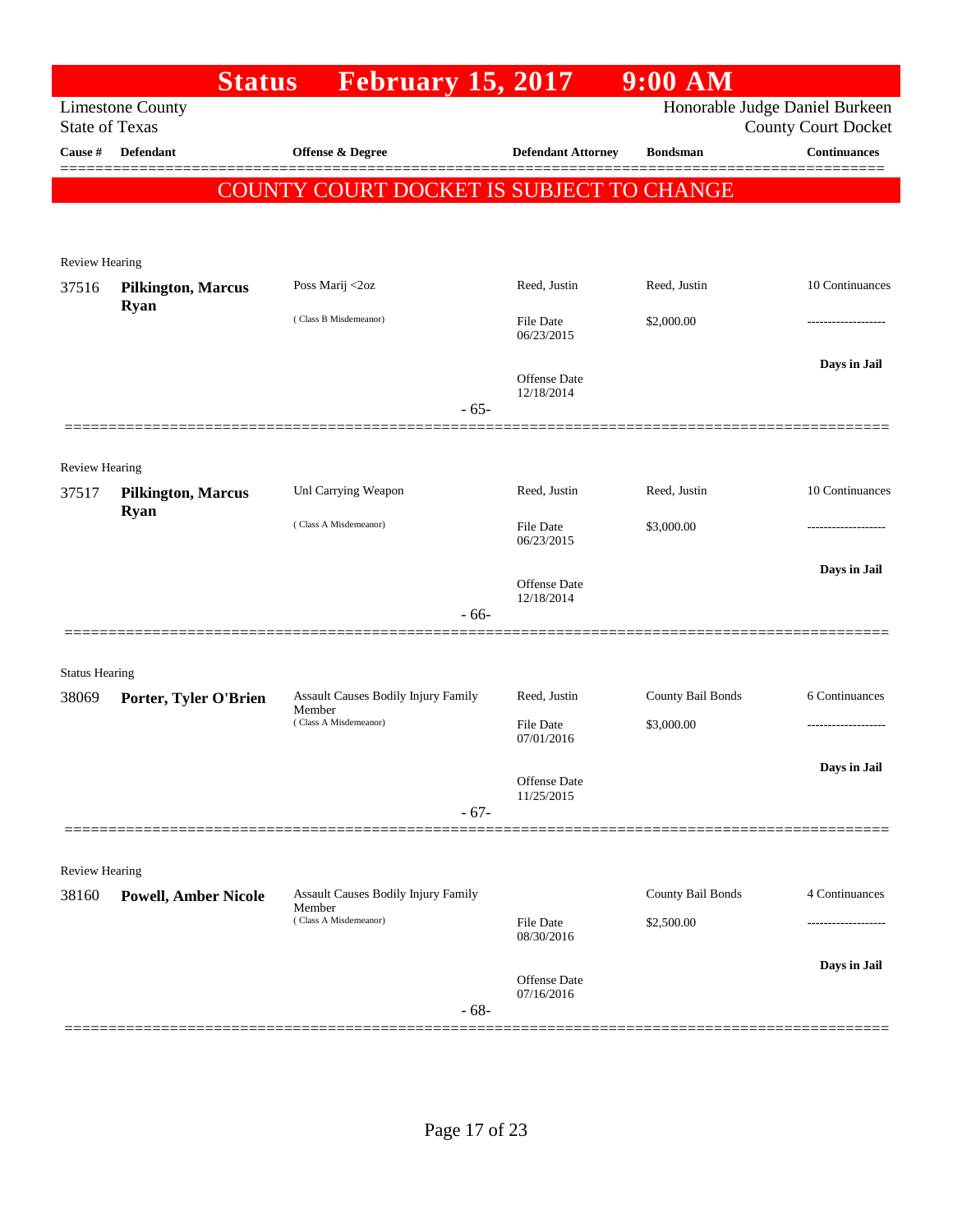|                                | <b>Status</b>                | <b>February 15, 2017</b>                          |                                | $9:00$ AM                                |                                                              |
|--------------------------------|------------------------------|---------------------------------------------------|--------------------------------|------------------------------------------|--------------------------------------------------------------|
| <b>State of Texas</b>          | <b>Limestone County</b>      |                                                   |                                |                                          | Honorable Judge Daniel Burkeen<br><b>County Court Docket</b> |
| Cause #                        | <b>Defendant</b>             | <b>Offense &amp; Degree</b>                       | <b>Defendant Attorney</b>      | <b>Bondsman</b>                          | <b>Continuances</b>                                          |
|                                |                              |                                                   |                                |                                          |                                                              |
|                                |                              | COUNTY COURT DOCKET IS SUBJECT TO CHANGE          |                                |                                          |                                                              |
|                                |                              |                                                   |                                |                                          |                                                              |
| <b>Status Hearing</b>          |                              |                                                   |                                |                                          |                                                              |
| 38121                          | Reyes, Sierra Nichole        | False Report To Police Off/Sp Inv/Law<br>Enf Empl | Reed, Stephen M.               | County Bail Bonds                        | 4 Continuances                                               |
|                                |                              | (Class B Misdemeanor)                             | <b>File Date</b><br>08/16/2016 | \$2,000.00                               | .                                                            |
|                                |                              |                                                   | <b>Offense</b> Date            |                                          | Days in Jail                                                 |
|                                |                              |                                                   | 07/02/2016                     |                                          |                                                              |
|                                |                              | $-69-$                                            |                                |                                          |                                                              |
|                                |                              |                                                   |                                |                                          |                                                              |
| <b>Status Hearing</b><br>38122 |                              | <b>Burglary Of Vehicle</b>                        | Reed, Stephen M.               | County Bail Bonds                        | 4 Continuances                                               |
|                                | <b>Reyes, Sierra Nichole</b> | (Class A Misdemeanor)                             | <b>File Date</b><br>08/16/2016 | \$3,000.00                               |                                                              |
|                                |                              |                                                   |                                |                                          | Days in Jail                                                 |
|                                |                              |                                                   | Offense Date<br>07/02/2016     |                                          |                                                              |
|                                |                              | $-70-$                                            |                                |                                          |                                                              |
|                                |                              |                                                   |                                |                                          |                                                              |
| <b>Status Hearing</b>          |                              |                                                   |                                |                                          |                                                              |
| 38120                          | <b>Rickard, Scott Thomas</b> | Poss Marij <2oz<br>(Class B Misdemeanor)          | <b>File Date</b>               | <b>Freebird Bail Bonds</b><br>\$5,000.00 | 2 Continuances                                               |
|                                |                              |                                                   | 08/16/2016                     |                                          |                                                              |
|                                |                              |                                                   | Offense Date                   |                                          | Days in Jail                                                 |
|                                |                              | $-71-$                                            | 05/11/2016                     |                                          |                                                              |
|                                |                              |                                                   |                                |                                          |                                                              |
| <b>Status Hearing</b>          |                              |                                                   |                                |                                          |                                                              |
| 38268                          | Ruiz-Torres, Homero          | Driving While Intoxicated                         | Reed, Benjie                   | County Bail Bonds                        | 1 Continuances                                               |
|                                |                              | (Class B Misdemeanor)                             | File Date<br>12/02/2016        | \$3,000.00                               | ---------------                                              |
|                                |                              |                                                   |                                |                                          | Days in Jail                                                 |
|                                |                              |                                                   | Offense Date<br>07/30/2016     |                                          |                                                              |
|                                |                              | $-72-$                                            |                                |                                          |                                                              |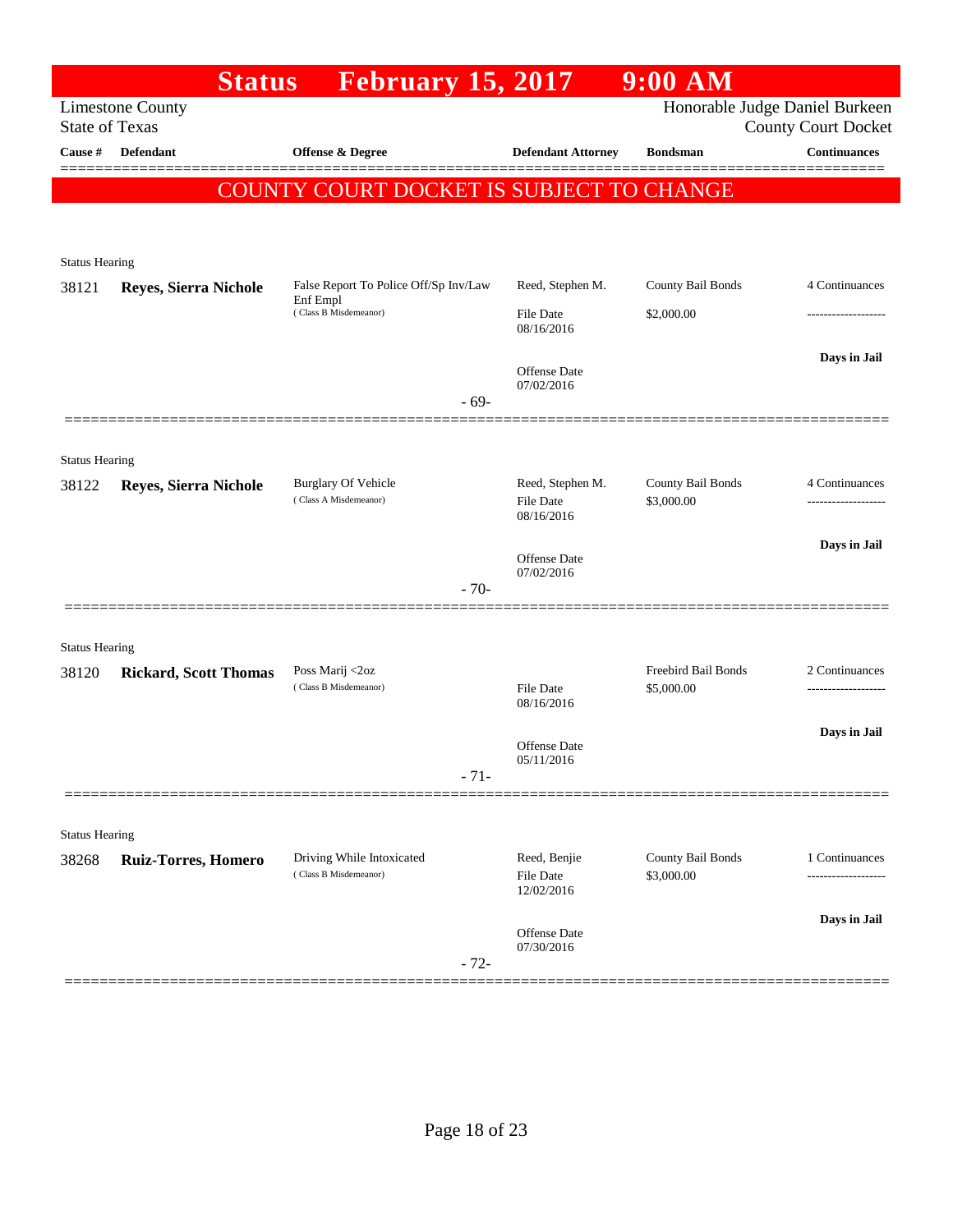|                       | <b>Status</b>                | <b>February 15, 2017</b>                           |        |                                | $9:00$ AM                       |                                                              |
|-----------------------|------------------------------|----------------------------------------------------|--------|--------------------------------|---------------------------------|--------------------------------------------------------------|
| <b>State of Texas</b> | <b>Limestone County</b>      |                                                    |        |                                |                                 | Honorable Judge Daniel Burkeen<br><b>County Court Docket</b> |
| Cause #               | <b>Defendant</b>             | <b>Offense &amp; Degree</b>                        |        | <b>Defendant Attorney</b>      | <b>Bondsman</b>                 | <b>Continuances</b>                                          |
|                       |                              | COUNTY COURT DOCKET IS SUBJECT TO CHANGE           |        |                                |                                 |                                                              |
|                       |                              |                                                    |        |                                |                                 |                                                              |
| Review Hearing        |                              |                                                    |        |                                |                                 |                                                              |
| 38230                 | <b>Sanders, James Robert</b> | Assault Cause Bodily Inj.                          |        | Cannon, Joe                    | Freebird Bail Bonds             | 2 Continuances                                               |
|                       |                              | (Class A Misdemeanor)                              |        | File Date<br>11/04/2016        | \$4,000.00                      |                                                              |
|                       |                              |                                                    |        |                                |                                 | Days in Jail                                                 |
|                       |                              |                                                    | $-73-$ | Offense Date<br>09/22/2016     |                                 |                                                              |
|                       |                              |                                                    |        |                                |                                 |                                                              |
| <b>Status Hearing</b> |                              |                                                    |        |                                |                                 |                                                              |
| 38253                 | <b>Shockley, Toby Wayne</b>  | Poss Marij <2oz                                    |        | Reed, Justin                   | Toby Shockley                   | 1 Continuances                                               |
|                       |                              | (Class B Misdemeanor)                              |        | <b>File Date</b><br>11/28/2016 | \$1,500.00                      |                                                              |
|                       |                              |                                                    |        | <b>Offense</b> Date            |                                 | Days in Jail                                                 |
|                       |                              |                                                    | $-74-$ | 11/04/2016                     |                                 |                                                              |
|                       |                              |                                                    |        |                                |                                 |                                                              |
| <b>Status Hearing</b> |                              |                                                    |        |                                |                                 |                                                              |
| 38276                 | <b>Sims, Cameron Dwain</b>   | Driving While Intoxicated<br>(Class B Misdemeanor) |        | Moore, David E.<br>File Date   | County Bail Bonds<br>\$2,000.00 | 1 Continuances                                               |
|                       |                              |                                                    |        | 12/09/2016                     |                                 |                                                              |
|                       |                              |                                                    |        | Offense Date                   |                                 | Days in Jail                                                 |
|                       |                              |                                                    | $-75-$ | 10/28/2016                     |                                 |                                                              |
|                       |                              |                                                    |        |                                |                                 |                                                              |
| Plea Hearing          |                              |                                                    |        |                                |                                 |                                                              |
| 38058                 | Smith, Lovo, Jr.             | Poss Marij <2oz<br>(Class B Misdemeanor)           |        | Reed, Bobby<br>File Date       | Reed, Bobby<br>\$5,000.00       | 5 Continuances<br>-----------                                |
|                       |                              |                                                    |        | 06/23/2016                     |                                 |                                                              |
|                       |                              |                                                    |        | Offense Date                   |                                 | Days in Jail                                                 |
|                       |                              |                                                    | $-76-$ | 05/17/2016                     |                                 |                                                              |
|                       |                              |                                                    |        |                                |                                 |                                                              |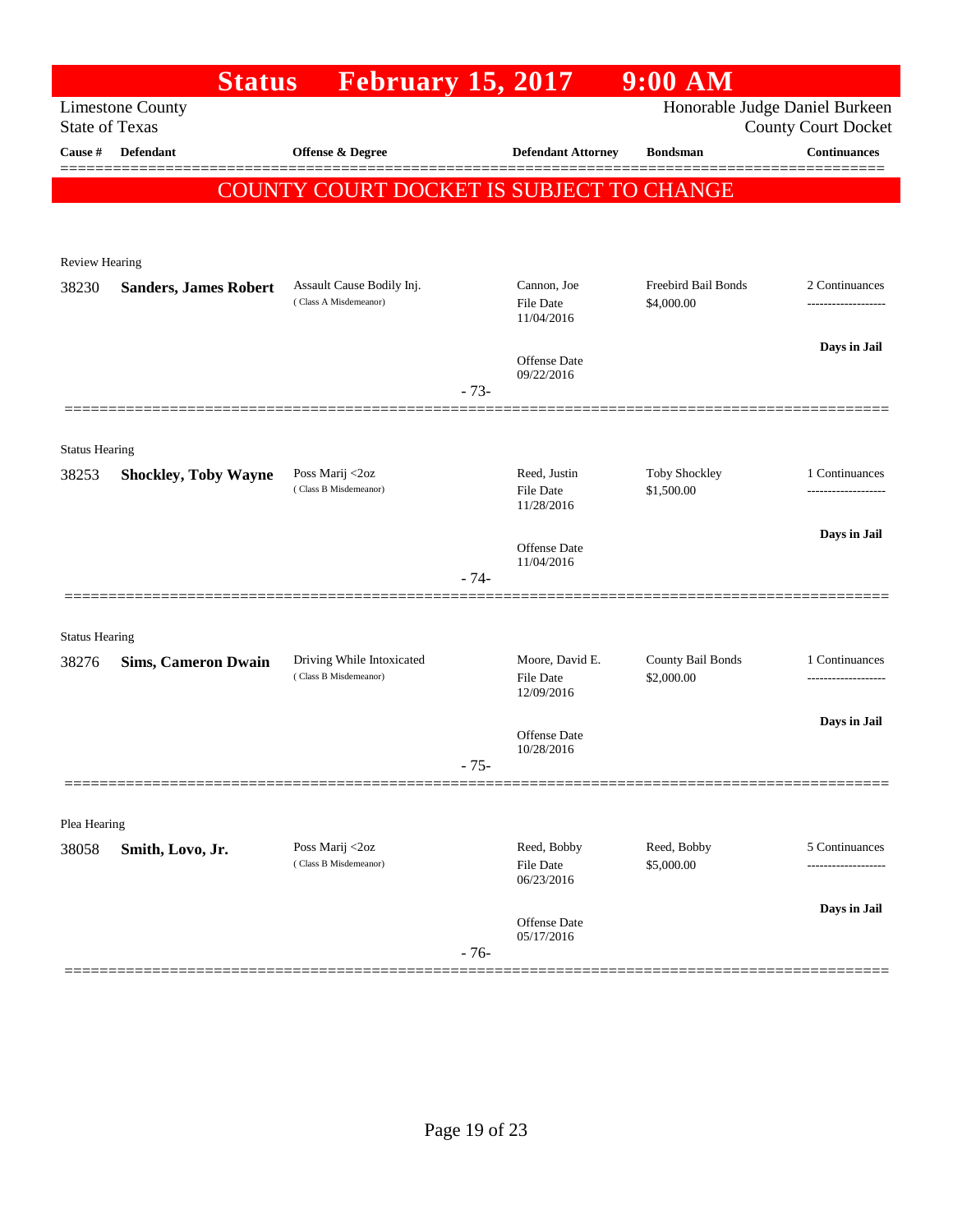|                       | <b>Status</b>                      | <b>February 15, 2017</b>                                      |                                   | $9:00$ AM                       |                                                              |
|-----------------------|------------------------------------|---------------------------------------------------------------|-----------------------------------|---------------------------------|--------------------------------------------------------------|
| <b>State of Texas</b> | <b>Limestone County</b>            |                                                               |                                   |                                 | Honorable Judge Daniel Burkeen<br><b>County Court Docket</b> |
| Cause #               | <b>Defendant</b>                   | <b>Offense &amp; Degree</b>                                   | <b>Defendant Attorney</b>         | <b>Bondsman</b>                 | <b>Continuances</b>                                          |
|                       |                                    | COUNTY COURT DOCKET IS SUBJECT TO CHANGE                      |                                   |                                 |                                                              |
|                       |                                    |                                                               |                                   |                                 |                                                              |
| Plea Hearing          |                                    |                                                               |                                   |                                 |                                                              |
| 38073                 | Smith, Lovo, Jr.                   | Driving While Intoxicated Bac >=0.15<br>(Class A Misdemeanor) | Reed, Bobby<br><b>File Date</b>   | Reed, Bobby<br>\$5,000.00       | 5 Continuances<br>-----------------                          |
|                       |                                    |                                                               | 07/01/2016                        |                                 |                                                              |
|                       |                                    | $-77-$                                                        | Offense Date<br>05/17/2016        |                                 | Days in Jail                                                 |
|                       |                                    |                                                               |                                   |                                 |                                                              |
| <b>Review Hearing</b> |                                    |                                                               |                                   |                                 |                                                              |
| 38178                 | <b>Stowe, Mitchell Lee</b>         | Poss Marij <2oz<br>(Class B Misdemeanor)                      | Cannon, Joe<br><b>File Date</b>   | County Bail Bonds<br>\$2,000.00 | 4 Continuances<br>------------------                         |
|                       |                                    |                                                               | 09/15/2016                        |                                 | Days in Jail                                                 |
|                       |                                    |                                                               | <b>Offense Date</b><br>07/24/2016 |                                 |                                                              |
|                       |                                    | $-78-$                                                        |                                   |                                 |                                                              |
| <b>Status Hearing</b> |                                    |                                                               |                                   |                                 |                                                              |
| 38131                 | <b>Swarthout, Michael</b><br>Wayne | Display Fictitious Motor Vehicle<br>Registration              | Reed, Bobby                       | Personal Bond                   | 2 Continuances                                               |
|                       |                                    | (Class B Misdemeanor)                                         | File Date<br>08/16/2016           | \$1,000.00                      |                                                              |
|                       |                                    |                                                               |                                   |                                 | Days in Jail                                                 |
|                       |                                    |                                                               | Offense Date<br>06/28/2016        |                                 |                                                              |
|                       |                                    | $-79-$                                                        |                                   |                                 |                                                              |
| <b>Status Hearing</b> |                                    |                                                               |                                   |                                 |                                                              |
| 38219                 | <b>Swarthout, Michael</b>          | Bail Jumping And Fail To Appear                               | Reed, Bobby                       | Freebird Bail Bonds             | 2 Continuances                                               |
|                       | Wayne                              | (Class A Misdemeanor)                                         | <b>File Date</b><br>10/27/2016    | \$4,000.00                      |                                                              |
|                       |                                    |                                                               | <b>Offense Date</b>               |                                 | Days in Jail                                                 |
|                       |                                    | $-80-$                                                        | 10/06/2016                        |                                 |                                                              |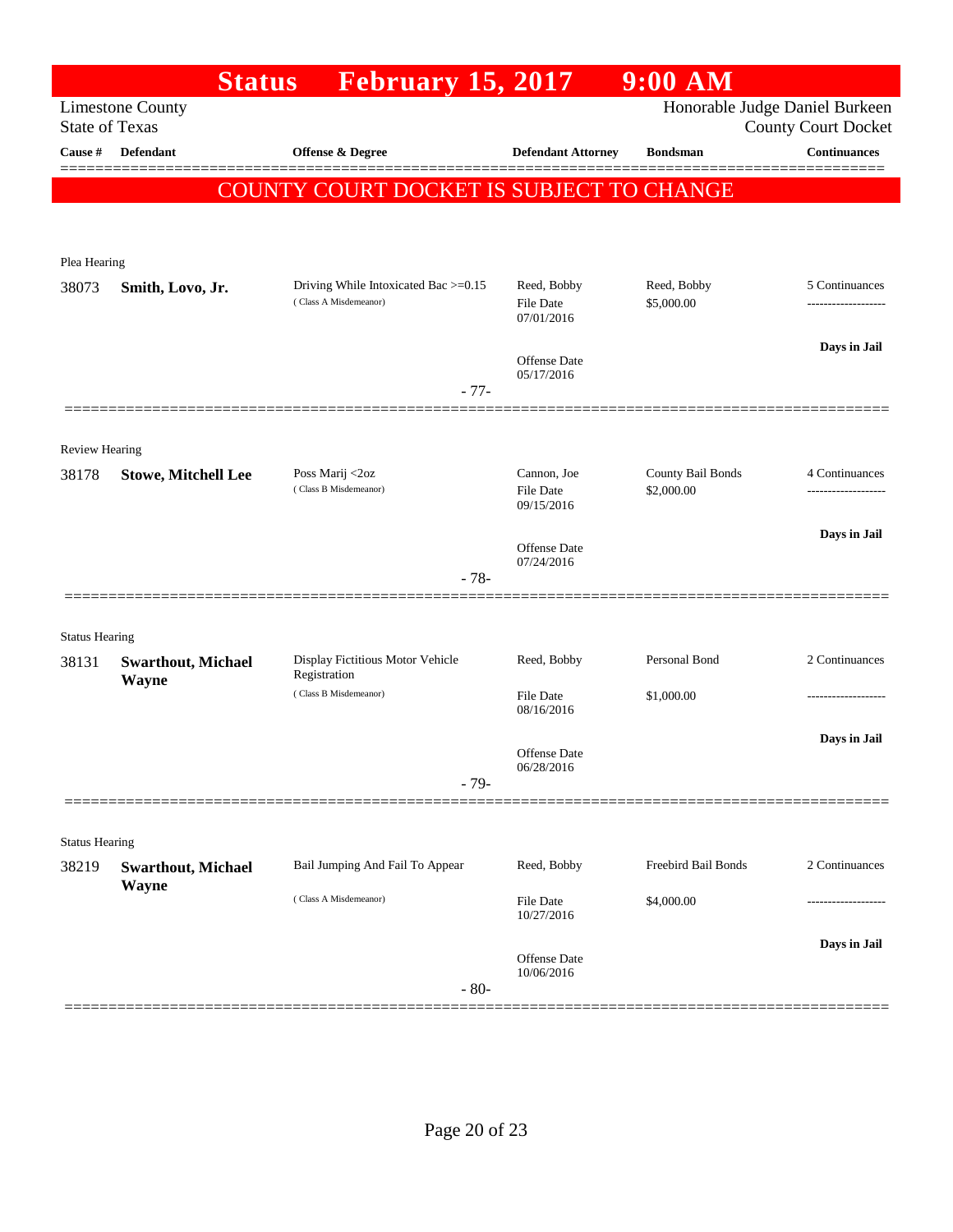|                       | <b>Status</b>               | <b>February 15, 2017</b>                                |                                   | $9:00$ AM                       |                                                              |
|-----------------------|-----------------------------|---------------------------------------------------------|-----------------------------------|---------------------------------|--------------------------------------------------------------|
| <b>State of Texas</b> | <b>Limestone County</b>     |                                                         |                                   |                                 | Honorable Judge Daniel Burkeen<br><b>County Court Docket</b> |
| Cause #               | Defendant                   | <b>Offense &amp; Degree</b>                             | <b>Defendant Attorney</b>         | <b>Bondsman</b>                 | <b>Continuances</b>                                          |
|                       |                             | COUNTY COURT DOCKET IS SUBJECT TO CHANGE                |                                   |                                 |                                                              |
| <b>Status Hearing</b> |                             |                                                         |                                   |                                 |                                                              |
| 37959                 | <b>Taylor, Nathan Scott</b> | Assault Causes Bodily Injury Family<br>Member           | Reed, Bobby                       | Reed, Bobby                     | 7 Continuances                                               |
|                       |                             | (Class A Misdemeanor)                                   | File Date<br>05/17/2016           | \$7,500.00                      |                                                              |
|                       |                             | $-81-$                                                  | Offense Date<br>06/14/2014        |                                 | Days in Jail                                                 |
| <b>Status Hearing</b> |                             |                                                         |                                   |                                 |                                                              |
| 38242                 | <b>Thomas, Alvin Ray</b>    | Terroristic Threat Cause Fear Of<br><b>Imminent SBI</b> |                                   | County Bail Bonds               | 2 Continuances                                               |
|                       |                             | (Class B Misdemeanor)                                   | File Date<br>11/15/2016           | \$3,000.00                      | .                                                            |
|                       |                             | $-82-$                                                  | <b>Offense</b> Date<br>09/23/2016 |                                 | Days in Jail                                                 |
| Arraignment           |                             |                                                         |                                   |                                 |                                                              |
| 38259                 | <b>Thompson, Paul Tyler</b> | Poss $Cs$ Pg $3 < 28g$<br>(Class A Misdemeanor)         | <b>File Date</b><br>11/28/2016    | County Bail Bonds<br>\$2,000.00 | 1 Continuances                                               |
|                       |                             | $-83-$                                                  | Offense Date<br>10/18/2016        |                                 | Days in Jail                                                 |
| Plea Hearing          |                             |                                                         |                                   |                                 |                                                              |
| 38195                 | Trejo-Reyes,                | Driving While Intoxicated Bac >=0.15                    | Reed, Benjie                      | Reed, Benjie                    | 3 Continuances                                               |
|                       | Raymundo                    | (Class A Misdemeanor)                                   | File Date<br>10/07/2016           | \$2,000.00                      |                                                              |
|                       |                             | $-84-$                                                  | Offense Date<br>06/26/2016        |                                 | Days in Jail                                                 |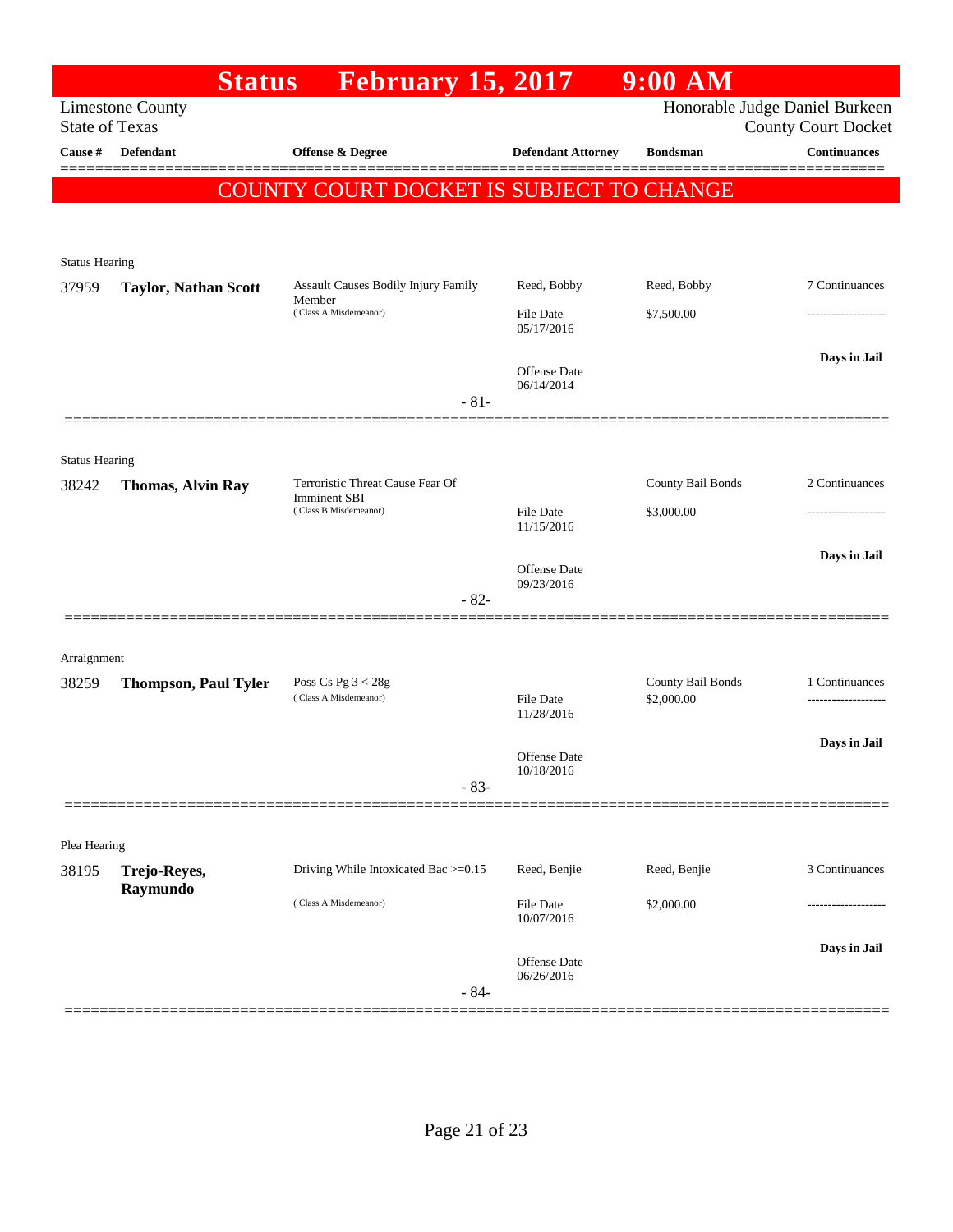|                       |                           | <b>February 15, 2017</b><br><b>Status</b>      |        |                                   | $9:00$ AM         |                                                              |
|-----------------------|---------------------------|------------------------------------------------|--------|-----------------------------------|-------------------|--------------------------------------------------------------|
| <b>State of Texas</b> | <b>Limestone County</b>   |                                                |        |                                   |                   | Honorable Judge Daniel Burkeen<br><b>County Court Docket</b> |
| Cause #               | <b>Defendant</b>          | <b>Offense &amp; Degree</b>                    |        | <b>Defendant Attorney</b>         | <b>Bondsman</b>   | <b>Continuances</b>                                          |
|                       |                           | COUNTY COURT DOCKET IS SUBJECT TO CHANGE       |        |                                   |                   |                                                              |
|                       |                           |                                                |        |                                   |                   |                                                              |
| Review Hearing        |                           |                                                |        |                                   |                   |                                                              |
| 38148                 | Vasquez, Jose Luis        | Driving W/Lic Inv W/Prev                       |        |                                   | Personal Bond     | 2 Continuances                                               |
|                       |                           | Conv/Susp/W/O Fin Res<br>(Class B Misdemeanor) |        | File Date<br>08/23/2016           | \$1,500.00        | .                                                            |
|                       |                           |                                                |        |                                   |                   | Days in Jail                                                 |
|                       |                           |                                                | $-85-$ | <b>Offense</b> Date<br>07/26/2016 |                   |                                                              |
|                       |                           |                                                |        |                                   |                   |                                                              |
| Arraignment           |                           |                                                |        |                                   |                   |                                                              |
| 38262                 | <b>Washington, Mark</b>   | Poss Marij <2oz                                |        |                                   | County Bail Bonds | 1 Continuances                                               |
|                       | Ray                       | (Class B Misdemeanor)                          |        | <b>File Date</b><br>11/29/2016    | \$2,000.00        |                                                              |
|                       |                           |                                                |        | <b>Offense</b> Date               |                   | Days in Jail                                                 |
|                       |                           |                                                | $-86-$ | 10/28/2016                        |                   |                                                              |
|                       |                           |                                                |        |                                   |                   |                                                              |
| <b>Status Hearing</b> |                           |                                                |        |                                   |                   |                                                              |
| 38264                 | Williams, Aaryn<br>Lashun | Harrassment                                    |        | Tate, Greg                        | County Bail Bonds | 1 Continuances                                               |
|                       |                           | (Class B Misdemeanor)                          |        | File Date<br>12/02/2016           | \$2,000.00        |                                                              |
|                       |                           |                                                |        | Offense Date                      |                   | Days in Jail                                                 |
|                       |                           |                                                | $-87-$ | 10/27/2016                        |                   |                                                              |
|                       |                           |                                                |        |                                   |                   |                                                              |
| <b>Status Hearing</b> |                           |                                                |        |                                   |                   |                                                              |
| 38138                 | Williams, Jayson          | Poss Marij <= 2 Oz Drug Free Zone              |        | Reed, Benjie                      | Reed, Justin      | 4 Continuances                                               |
|                       | <b>Rashad</b>             | (Class A Misdemeanor)                          |        | File Date<br>08/18/2016           | \$3,000.00        |                                                              |
|                       |                           |                                                |        |                                   |                   | Days in Jail                                                 |
|                       |                           |                                                | $-88-$ | <b>Offense Date</b><br>07/04/2016 |                   |                                                              |